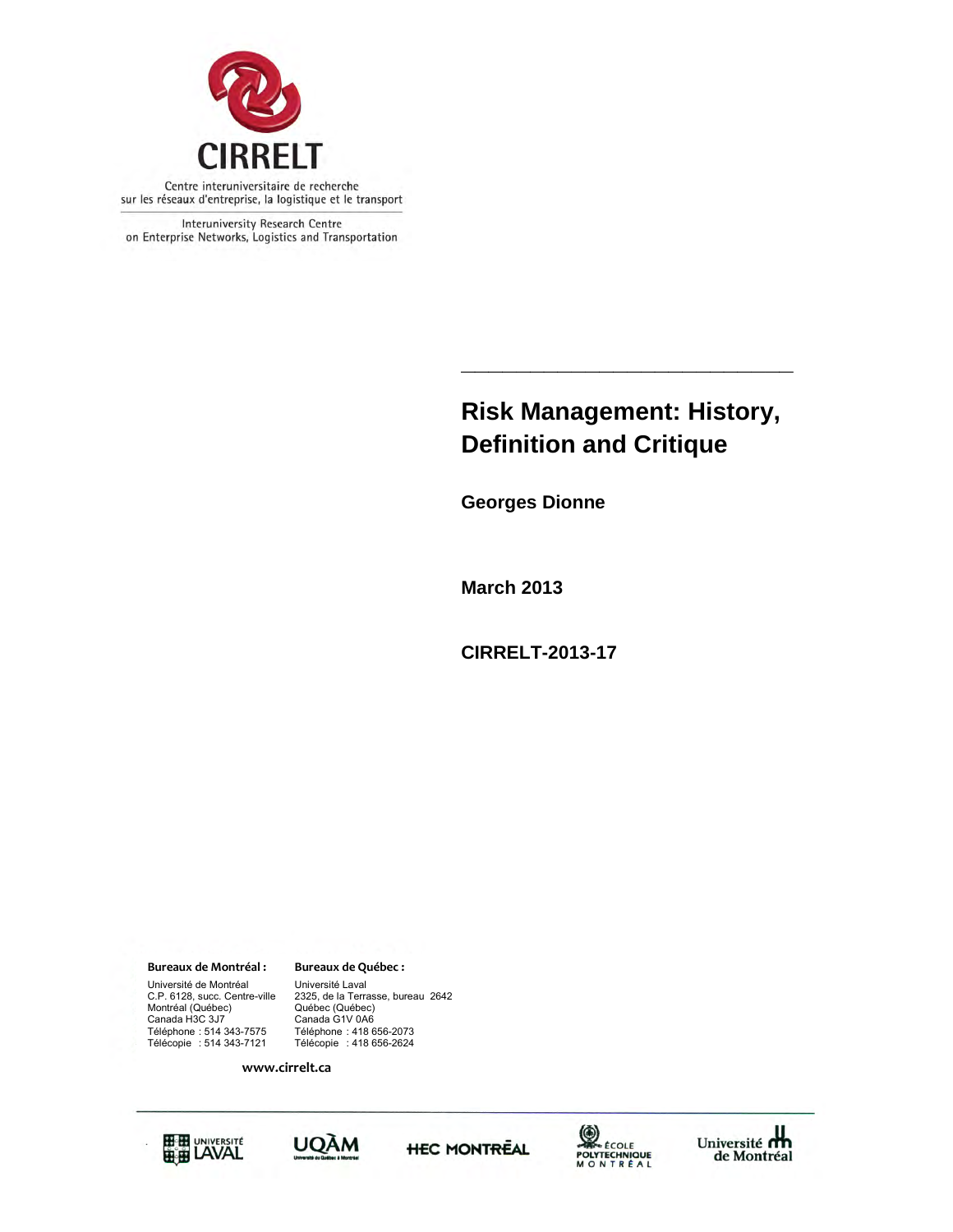# **Risk Management: History, Definition and Critique Georges Dionne\***

Interuniversity Research Centre on Enterprise Networks, Logistics and Transportation (CIRRELT) and Department of Finance, HEC Montréal, 3000, Côte-Sainte-Catherine, Montréal, Canada H3T 2A7

**Abstract***.* The study of risk management began after World War II. Risk management has long been associated with the use of market insurance to protect individuals and companies from various losses associated with accidents. Other forms of risk management, alternatives to market insurance, surfaced during the 1950s when market insurance was perceived as very costly and incomplete for protection against pure risk. The use of derivatives as risk management instruments arose during the 1970s, and expanded rapidly during the 1980s, as companies intensified their financial risk management. International risk regulation began in the 1990s, and financial firms developed internal risk management models and capital calculation formulas to hedge against unanticipated risks and reduce regulatory capital. Concomitantly, governance of risk management became essential, integrated risk management was introduced and the first corporate risk officer positions were created. Nonetheless, these regulations, governance rules and risk management methods failed to prevent the financial crisis that began in 2007.

**Keywords:** Risk management, derivatives, regulation, financial crisis, insurance market, self-protection, self-insurance, governance.

**\_\_\_\_\_\_\_\_\_\_\_\_\_\_\_\_\_\_\_\_\_\_\_\_\_\_\_\_\_**

Results and views expressed in this publication are the sole responsibility of the authors and do not necessarily reflect those of CIRRELT.

Les résultats et opinions contenus dans cette publication ne reflètent pas nécessairement la position du CIRRELT et n'engagent pas sa responsabilité.

<sup>\*</sup> Corresponding author: Georges.Dionne@cirrelt.ca

Dépôt légal – Bibliothèque et Archives nationales du Québec Bibliothèque et Archives Canada, 2013

<sup>©</sup> Copyright Dionne and CIRRELT, 2013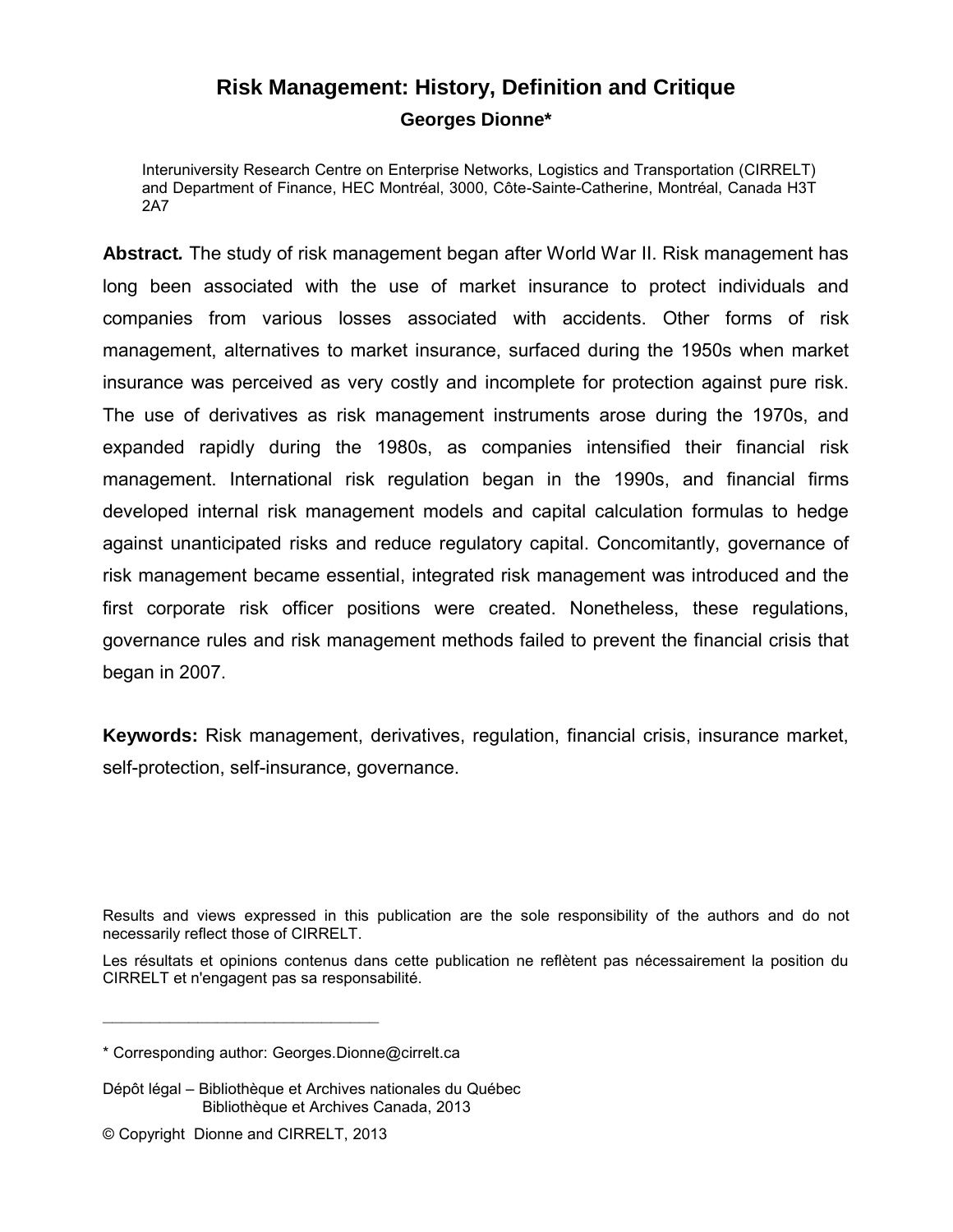# **1. INTRODUCTION**

Risk management began to be studied after World War II. Several sources (Crockford, 1982; Harrington and Neihaus, 2003; Williams and Heins, 1995) date the origin of modern risk management to 1955-1964. Snider (1956) observed that there were no books on risk management at the time, and no universities offered courses in the subject. The first two academic books were published by Mehr and Hedges (1963) and Williams and Hems (1964). Their content covered pure risk management, which excluded corporate financial risk. In parallel, engineers developed technological risk management models. Operational risk partly covers technological losses; today, operational risk has to be managed by financial institutions. Engineers also consider the political risk of projects.

Risk management has long been associated with the use of market insurance to protect individuals and companies from various losses associated with accidents (Harrington and Neihaus, 2003). In 1982, Crockford wrote: "Operational convenience continues to dictate that pure and speculative risks should be handled by different functions within a company, even though theory may argue for them being managed as one. For practical purposes, therefore, the emphasis of risk management continues to be on pure risks." In this remark, speculative risks were more related to financial risks than to the current definition of speculative risks.

New forms of pure risk management emerged during the mid-1950s as alternatives to market insurance when different types of insurance coverage became very costly and incomplete. Several business risks were costly or impossible to insure. During the 1960s, contingent planning activities were developed, and various risk prevention or self-protection activities and self-insurance instruments against some losses were put in place. Protection activities and coverage for work-related illnesses and accidents also arose at companies during this period.

The use of derivatives as instruments to manage insurable and uninsurable risk began in the 1970s, and developed very quickly during the  $1980s$ .<sup>1</sup> It was also in the 1980s that companies began to consider financial management or risk portfolios. Financial risk management has become complementary to pure risk management for many companies. Financial institutions, including banks and insurance companies, intensified their market and credit risk management activities during the 1980s. Operational risk and liquidity risk management emerged in the 1990s.

International regulation of risk also began in the 1990s. Financial institutions developed internal risk management models and capital calculation formulas to protect themselves from unanticipated risks and reduce regulatory capital. At the same time, governance of risk management became essential, integrated risk management was introduced, and the first risk manager positions were created.

 $\overline{a}$ 1 Before the 1970s, derivatives were rarely used to cover financial products. They were mainly limited to agricultural products.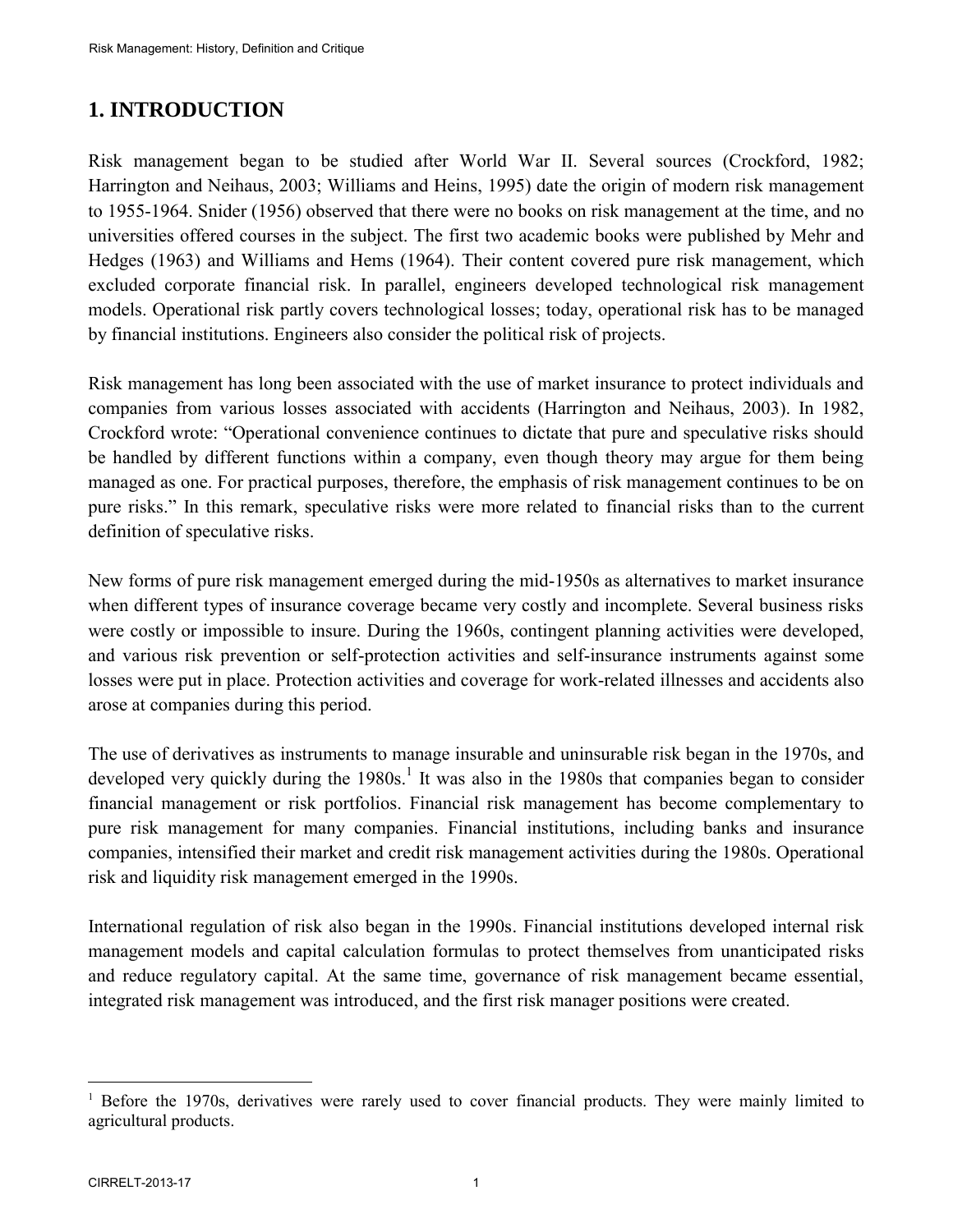In the wake of various scandals and bankruptcies resulting from poor risk management, the Sarbanes-Oxley regulation was introduced in the United States in 2002, stipulating governance rules for companies. Stock exchanges, including the NYSE in 2002 (Blanchard and Dionne, 2003, 2004), also added risk management governance rules for listed companies. However, all these regulations, rules, and risk management methods did not suffice to prevent the financial crisis that began in 2007. It is not necessarily the regulation of risks and governance rules that were inefficient, but rather their application and enforcement. It is well known that stakeholders in various markets regularly skirt the regulation and rules. However, it seems that deviant actions had become much more common in the years preceding the financial crisis, a trend the regulatory authorities did not anticipate, notice, or, evidently, reprimand.

This paper reviews the history of corporate financial and nonfinancial risk management. We present the major milestones and analyze the main stages and events that fuelled its development. We also discuss risk governance and regulation, and critique risk management application in the years preceding the recent financial crisis.

# **2. HISTORY OF RISK MANAGEMENT**

#### **2.1 Insurance and risk management**

Risk management is a relatively recent corporate function. Historical milestones are helpful to illustrate its evolution. Modern risk management started after 1955. Since the early 1970s, the concept of financial risk management evolved considerably. Notably, risk management has become less limited to market insurance coverage, which is now considered a competing protection tool that complements several other risk management activities. After World War II, large companies with diversified portfolios of physical assets began to develop self-insurance against risks, which they covered as effectively as insurers for many small risks. Self-insurance covers the financial consequences of an adverse event or losses from an accident (Erlich and Becker, 1972; Dionne and Eeckhoudt, 1985). A simple self-insurance activity involves creating a fairly liquid reserve of funds to cover losses resulting from an accident or a negative market fluctuation. Risk mitigation, now frequently used to reduce the financial consequences of natural catastrophes, is a form of self-insurance.

Self-protection activities have also become very important. This type of activity affects the probabilities of losses or costs before they arise. It can also affect the conditional distribution of losses ex ante. Accident prevention is the most natural form of self-protection. Precaution is a form of selfprotection applied to suspected but undefined events for which the probabilities and financial consequences are unknown. A pandemic is one such event (Courbage et al., 2013). All protection and prevention activities are part of risk management.

Insurers' traditional role was seriously questioned in the United States in the 1980s, particularly during the liability insurance crisis characterized by exorbitant premiums and partial risk coverage. In that decade, alternative forms of protection from various risks emerged, such as captives (company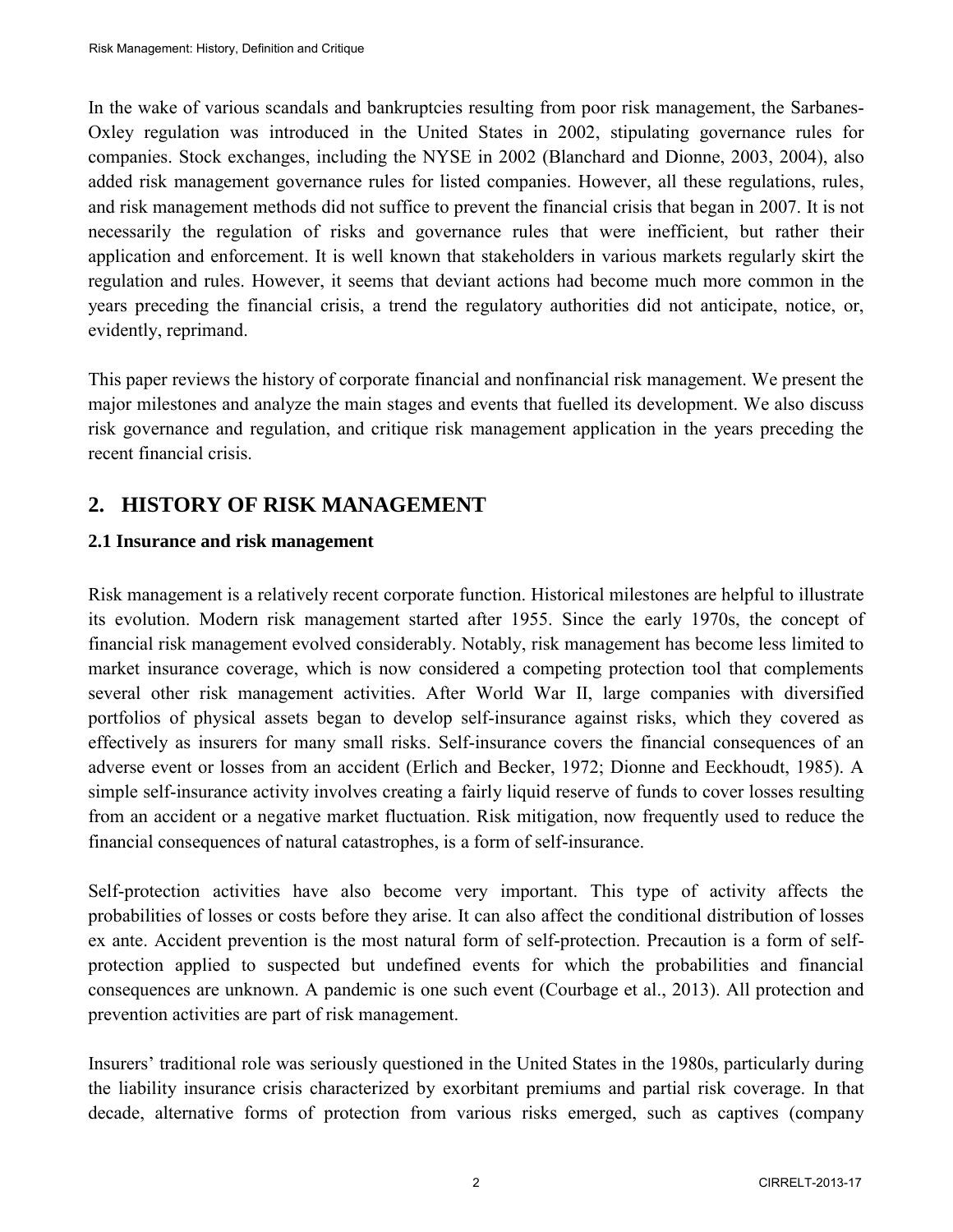subsidiaries that insure various risks and reinsure the largest ones), risk retention groups (groups of companies in an industry or region that pool together to protect themselves from common risks), and finite insurance (distribution of risks over time for one unit of exposure to the risk rather than between units of exposure).

The concept of risk management in the financial sector was revolutionized in the 1970s, when financial risk management became a priority for many companies including banks, insurers, and non-financial enterprises exposed to various price fluctuations such as risk related to interest rates, stock market returns, exchange rates, and the prices of raw materials or commodities.

This revolution was sparked by the major increase in the price fluctuations mentioned above. In particular, fixed currency parities disappeared, and prices of commodities became much more volatile. The risks of natural catastrophe also magnified considerably. Historically, to protect themselves from these financial risks, companies used balance sheets or real activities (liquidity reserves). To increase flexibility or to reduce the cost of traditional hedging activities, derivatives were then increasingly used.

Derivatives are contracts that protect the holder from certain risks. Their value depends on the value and volatility of the underlier, or of the assets or value indices on which the contracts are based. The best-known derivatives are forwards, options, futures, and swaps. Derivatives were first viewed as forms of insurance to protect individuals and companies from major fluctuations in risks. However, speculation quickly arose in various markets, creating other risks that are increasingly difficult to control or manage. In addition, the proliferation of derivatives made it very difficult to assess companies' global risks (specifically aggregating and identifying functional forms of distribution of prices or returns).

At the same time, the definition of risk management became more general. Risk management decisions are now financial decisions that must be evaluated based on their effect on firm or portfolio value, rather than on how well they cover certain risks. This change in the definition applies particularly to large public corporations, which, ironically, may be the companies that least need risk protection (apart from speculation risk), because they are able to naturally diversify much more easily than small companies. In particular, shareholders can diversify their portfolios on financial markets at a much lower cost than the companies whose shares they hold.

#### **2.2 Milestones in financial risk management**

The tables below present the important dates in the evolution of risk management and of derivatives or structured financial products. The birth of financial theory is generally associated with the seminal work of Louis Bachelier in 1900; he was the first to use Brownian motion to analyze fluctuations in a financial asset. However, it was only in the 1930s that research on prices of financial assets began. The American Finance Association (AFA) met for the first time in 1939, in Philadelphia. Its first journal, *American Finance,* appeared in 1942. It became *The Journal of Finance* in 1946. At that time, research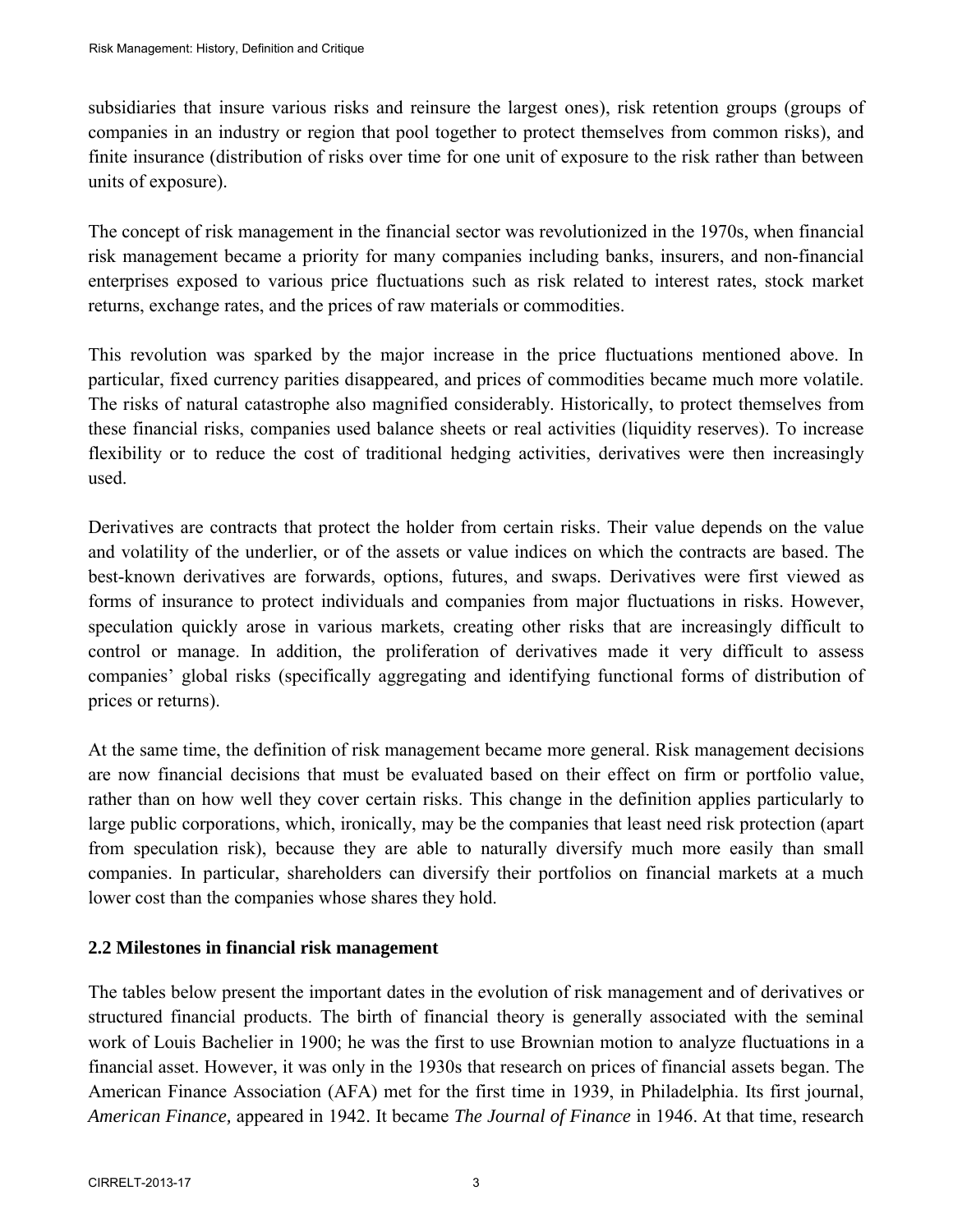in finance specifically dealt with price setting, financial market efficiency, and detection of profitable strategies (including anticipation of stock prices). The year 1932 marked the birth of the American Risk and Insurance Association. The first academic studies of insurance were published in the *Journal of Insurance,* which was renamed the *Journal of Risk and Insurance* in 1964 (Weiss and Qiu, 2008). Other specialized journals followed, including *Risk Management* (formerly *The National Insurance Buyer*), published by the Risk and Insurance Management Society (RIMS), a professional association of risk managers founded in 1950, along with *The Geneva Papers of Risk and Insurance*, published by the Geneva Association since 1976.

It was only in the 1950s and 1960s that researchers (Markowitz, Lintner, Treynor, Sharpe, and Mossin) undertook fundamental studies of financial decisions. This resulted in the modern theory of portfolio choice based on the CAPM (*Capital Asset Pricing Model*). This period was marked by revolutionary articles in finance whose lead authors earned Nobel Prizes. Yet it was only in the early 1970s that the main financial risk management products appeared, and that the initial theoretical models of modern risk coverage were published.

Black and Scholes's model is undoubtedly the most popular of these early models. These authors were the first to propose an explicit formula for the pricing of a derivative, namely an option. This model was so revolutionary that the major finance journals refused to publish its first version. It was finally accepted in one of the best economics journals, the *Journal of Political Economy,* in 1973. Later that year, Merton published an extension in the *Bell Journal of Economics* and *Management Science*. After that, risk coverage derivatives expanded quickly, spawning currency and interest rate swaps, and OTC or *over the counter* options. Mathematical finance and the popularity of personal computers accelerated the growth and use of derivatives.

This period is the starting point for the intensive development of research on derivatives pricing. Although coverage of agricultural products began in Chicago in 1864 (and in Japan in 1730 for rice prices), it was only in 1972 that derivatives on financial assets surfaced in that American city (*Chicago Board of Trade*, CBOT). The year 1973 marked a turning point in financial history for another reason: the creation of the CBOE (*Chicago Board Options Exchange*), together with a *clearing house*.

The growth of the options market accelerated after the CBOE standardized contracts and developed secondary markets needed to generate sufficient liquid assets for market effectiveness (Smith, Smithson and Wakeman, 1990). During the 1980s and 1990s, the implementation of these hedge products sensitized market players to the risk they incur in their regular investment activities.

Concomitantly, new statistical tools were put in place in banks and rating agencies to select the clientele (e.g. *credit scoring*) and manage credit risk. These tools facilitated assessment of *default*/*credit risk* and risk pricing. The Basel Accord of 1988 imposed a new regulatory vision of risk.

In the late 1980s, high market volatility spurred the large US investment banks to put in place risk management departments (Field, 2003). JP Morgan developed the two best-known internal risk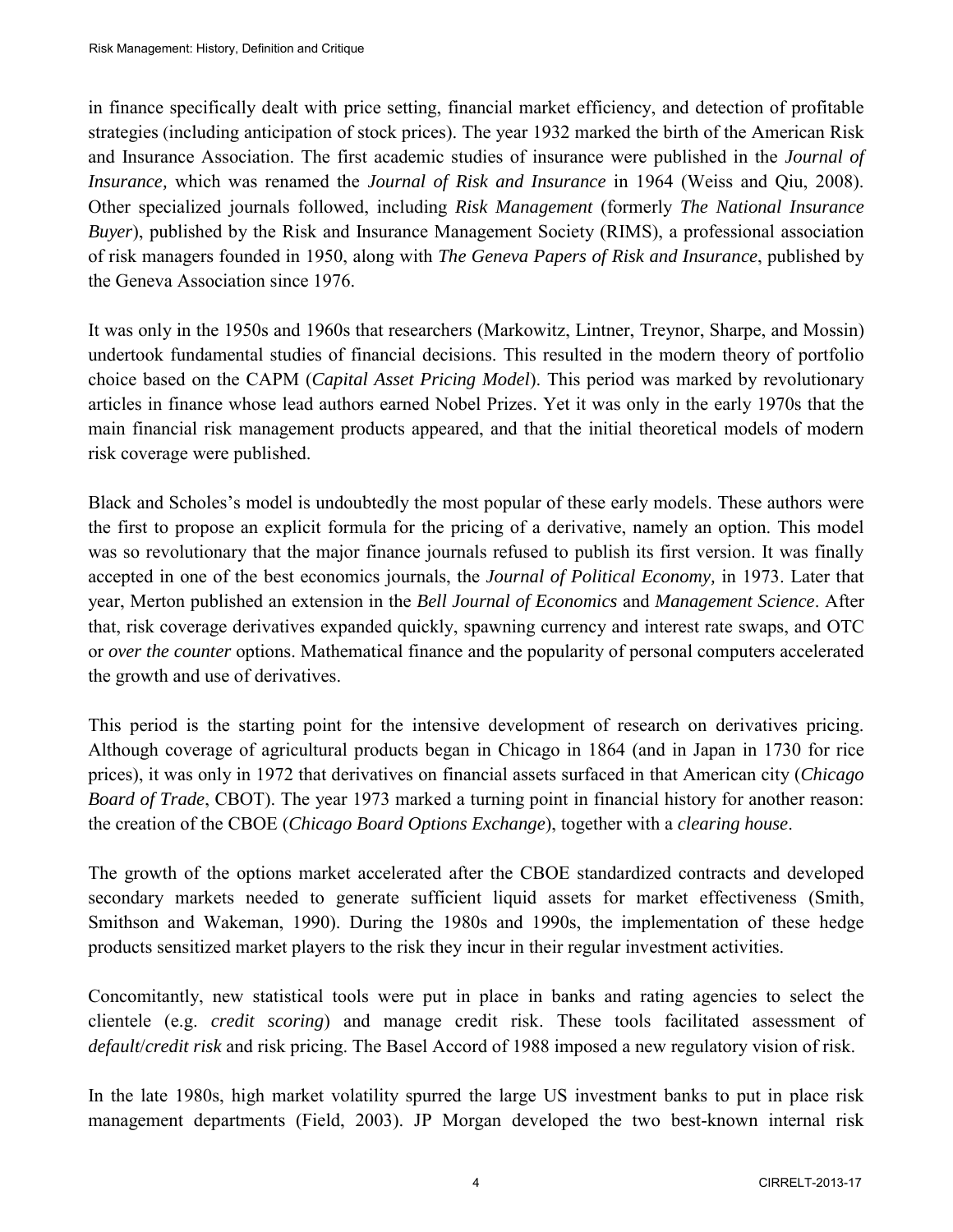management models—RiskMetrics for market risk and CreditMetrics for credit risk—in 1994 and 1997. These two models highlighted the idea of measuring risks in portfolio form by considering their dependencies and using value at risk to quantify aggregate portfolio risk. The publication of the RiskMetrics model prompted broad dissemination of the *Value-at-Risk* (VaR) risk measure among professionals and academics alike. It was imported from insurers, which used a similar risk measure to calculate their maximum losses (MPY or Maximum Probable Yearly Aggregate Loss; Cummins and Freifelder, 1978). VaR is the maximum value that a portfolio or company can lose during a given period of time, at a specified level of confidence. This measure also allows one to measure the optimal capital required to protect companies or portfolios from anticipated and unanticipated losses (Scaillet, 2003).

These new risk measurement tools are important instruments for calculating banks' regulatory capital under Basel II and Basel III. They were also used to analyze the first major losses sustained in 1994 and 1995 following misuse of derivatives (Procter and Gamble, Orange County, and Barings). Three credit risk crises followed: the Asian crisis, the Russian crisis, and the collapse of Long Term Capital Management (LTCM). The LTCM hedge fund was overexposed to various risks. When the Asians and Russians steadily defaulted on their obligations, LTCM began to run short of liquid assets to meet its obligations; this shortfall quickly turned into default risk (Jorion, 2000).

Risk management became a corporate affair in the late 1990s. The major orientation decisions in firms' management policy (and monitoring) are now made by the board of directors. Most often, the audit committee monitors these decisions, although some large financial institutions have put risk management committees in place. The position of Corporate Risk Officer, or CRO, emerged.

Adequate capital reserves became a major concern in the early 2000s following major defaults in the late 1990s and the Enron bankruptcy in 2001. Basel II introduced more rigorous rules for banks. In addition to modifying the credit risk management rules, the Accord introduced new rules for operational risk. However, the legislators have said little about managing the risks of various management and hedge funds, especially pension funds. Québec was equally lax: the Caisse de dépôt et placement du Québec lost over \$30 billion in the last financial crisis, including a \$10-billion write-off caused by disastrous commercial paper risk management, involving misuse of this structured product with a AAA credit rating! US Federal Reserve Chairman Alan Greenspan was particularly negligent: he often gave contradictory speeches on the advantages and risks associated with the use of derivatives and on the financial market's capacity to absorb risks effectively, without additional regulation. In particular, OTC products proliferated without real or regulated verification of counterparty risk.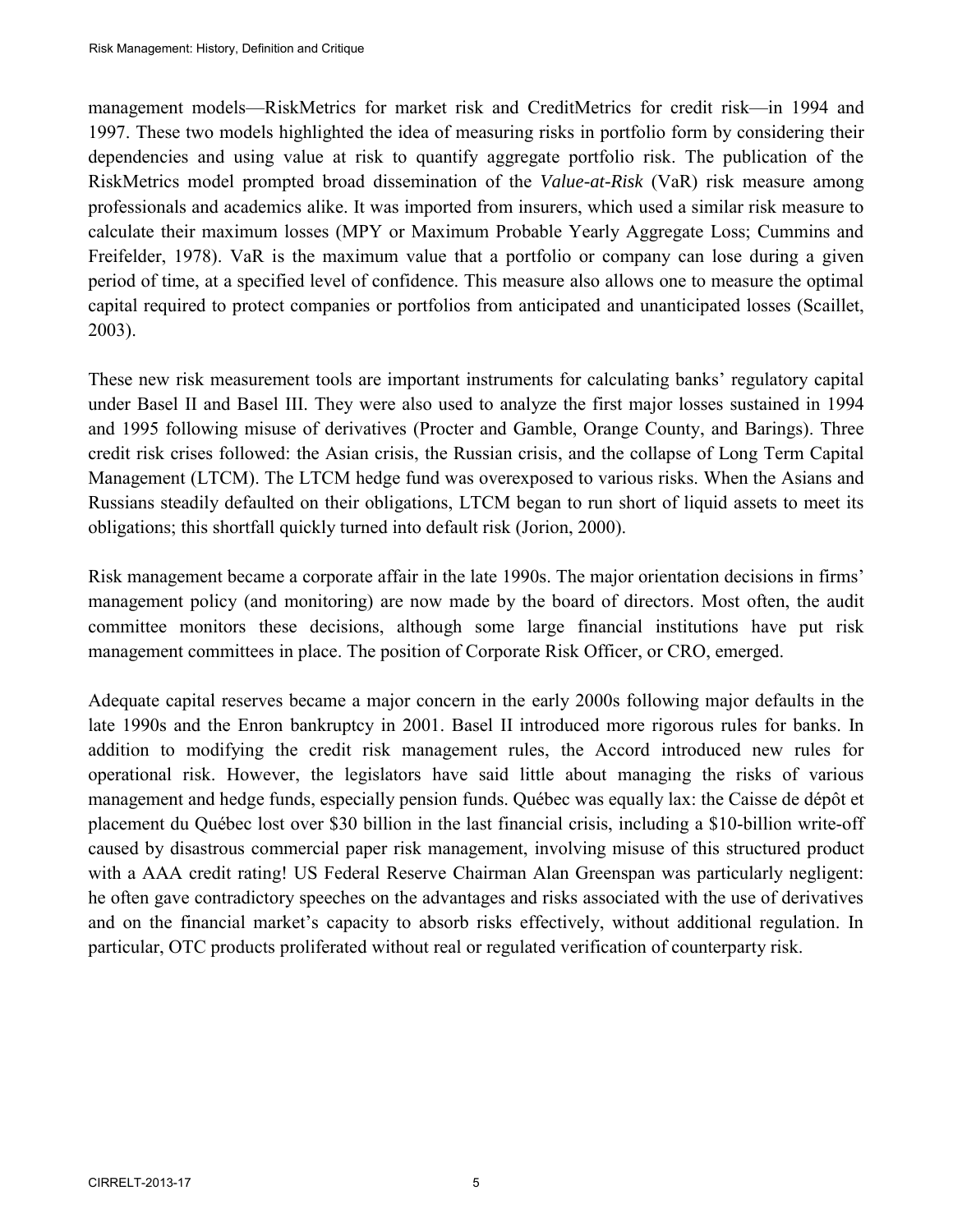|  |  | TABLE 1. MILESTONES IN THE HISTORY OF RISK MANAGEMENT |  |  |
|--|--|-------------------------------------------------------|--|--|
|--|--|-------------------------------------------------------|--|--|

| 1730       | First futures contracts on the price of rice in Japan                                                                                                                                                                                                |  |  |  |
|------------|------------------------------------------------------------------------------------------------------------------------------------------------------------------------------------------------------------------------------------------------------|--|--|--|
| 1864       | First futures contracts on agricultural products at the Chicago Board of Trade                                                                                                                                                                       |  |  |  |
| 1900       | Louis Bachelier's thesis "Théorie de la Spéculation"; Brownian motion                                                                                                                                                                                |  |  |  |
| 1932       | First issue of the Journal of Risk and Insurance                                                                                                                                                                                                     |  |  |  |
| 1946       | First issue of the Journal of Finance                                                                                                                                                                                                                |  |  |  |
| 1952       | Publication of Markowitz's article "Portfolio Selection"                                                                                                                                                                                             |  |  |  |
| 1961-1966  | Treynor, Sharpe, Lintner and Mossin develop the CAPM                                                                                                                                                                                                 |  |  |  |
| 1963       | Arrow introduces optimal insurance, moral hazard, and adverse selection                                                                                                                                                                              |  |  |  |
| 1972       | Futures contracts on currencies at the Chicago Mercantile Exchange                                                                                                                                                                                   |  |  |  |
| 1973       | Option valuation formulas by Black and Scholes and Merton                                                                                                                                                                                            |  |  |  |
| 1974       | Merton's default risk model                                                                                                                                                                                                                          |  |  |  |
| 1977       | Interest rate models by Vasicek and Cox, Ingersoll and Ross (1985)                                                                                                                                                                                   |  |  |  |
| 1980-1990  | Exotic options, swaptions and stock derivatives                                                                                                                                                                                                      |  |  |  |
| 1979-1982  | First OTC contracts in the form of swaps: currency and interest rate swaps.                                                                                                                                                                          |  |  |  |
| 1985       | Creation of the Swap Dealers Association, which established the OTC exchange<br>standards                                                                                                                                                            |  |  |  |
| 1987       | First risk management department in a bank (Merrill Lynch)                                                                                                                                                                                           |  |  |  |
| 1988       | Basel I                                                                                                                                                                                                                                              |  |  |  |
| Late 1980s | Value at risk (VaR) and calculation of optimal capital                                                                                                                                                                                               |  |  |  |
| 1992       | Article by Heath, Jarrow and Morton on the forward rate curve                                                                                                                                                                                        |  |  |  |
| 1992       | <b>Integrated Risk Management</b>                                                                                                                                                                                                                    |  |  |  |
| 1992       | RiskMetrics                                                                                                                                                                                                                                          |  |  |  |
| 1994-1995  | First bankruptcies associated with misuse (or speculation) of derivatives: Procter and<br>Gamble (manufacturer, rates derivatives, 1994), Orange County (management funds,<br>derivatives on financial securities, 1994) and Barings (futures, 1995) |  |  |  |
| 1997       | CreditMetrics                                                                                                                                                                                                                                        |  |  |  |
| 1997-1998  | Asian and Russian crisis and LTCM collapse                                                                                                                                                                                                           |  |  |  |
| 2001       | Enron bankruptcy                                                                                                                                                                                                                                     |  |  |  |
| 2002       | New governance rules by Sarbanes-Oxley and NYSE                                                                                                                                                                                                      |  |  |  |
| 2004       | <b>Basel II</b>                                                                                                                                                                                                                                      |  |  |  |
| 2007       | Beginning of the financial crisis                                                                                                                                                                                                                    |  |  |  |
| 2009       | Solvency II (not yet implemented in March 2013)                                                                                                                                                                                                      |  |  |  |
| 2010       | <b>Basel III</b>                                                                                                                                                                                                                                     |  |  |  |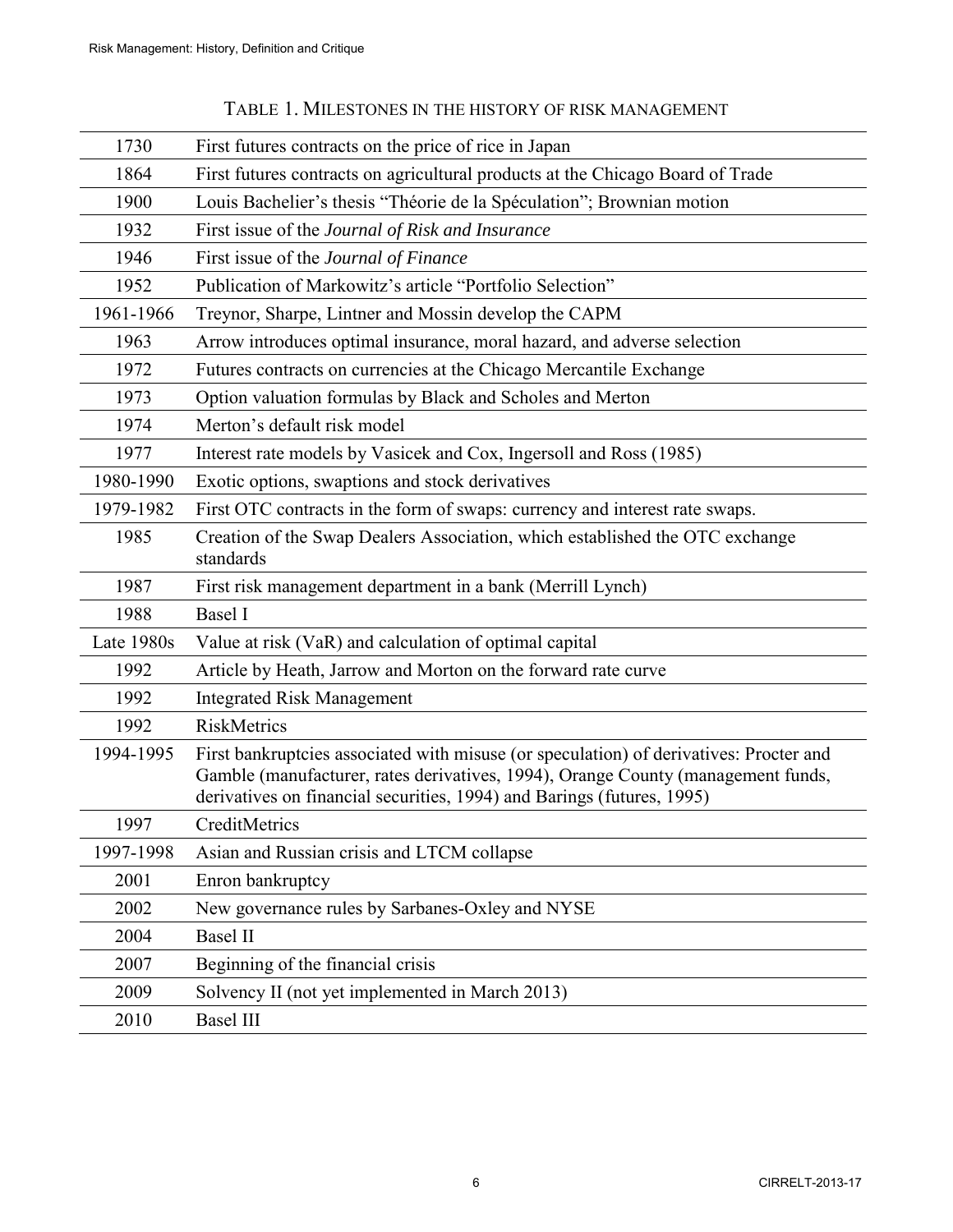Financial hedging products were developed to cover different types of risk. The four main risks for banks are credit risk (80% of the risk of banks, including default risk), market risk (5%), operational risk (15%), and liquidity risk (not yet well quantified and generally included in yield spread between private and public bonds). Market risk represents the risk of volatile prices or asset returns, and credit risk has been associated to default risk (although recent studies estimate that the default risk corresponds to a maximum ranging from 25% to 75% of the yield spread between private and public bonds; Elton et al., 2001; Dionne et al., 2010). The Basel agreement of 2004 addresses these risks. Only credit risk was covered in 1988; market risk was considered years later, in 1996. It quickly became apparent that regulatory treatment (arbitrary capital) of market risk was ill-adapted to banks' portfolio management of this risk. Regulatory authorities consequently authorized banks to use internal models to measure market risk. In contrast, the portfolio treatment of credit risk began only in 2004 under Basel II.

The table below presents the main dates that derivatives and structured products appeared. Its content is taken from Jorion (2001), Crouhy, Galai, and Mark (2000), Roncalli (2001), Field (2003), and other electronic documents. Few derivatives and structured products have been launched since the 2000s. A special issue of the *Journal of Risk and Insurance* published in September 2009 focused on insurers' risk management and their use of derivatives, structured products, and their involvement in securitization. It featured survey articles by Cummins and Weiss (2009) and Cummins and Trainar (2009). On risk management and insurance demand, see McMinn and Garven (2013) and on regulation of insurers, see Klein (2013).

| 1970s | Currency swaps                                 |
|-------|------------------------------------------------|
| 1972  | Foreign currency futures                       |
| 1973  | Equity options                                 |
| 1979  | Over-the-counter currency options              |
| 1981  | Cross-currency interest rate swaps             |
| 1983  | Equity index options                           |
| 1983  | Interest rate caps/floors                      |
| 1983  | Swaptions                                      |
| 1985  | Asset back securities (ABS)                    |
| 1987  | Path-dependent options (Asian, lookback, etc.) |
| 1987  | Collateralized debt obligations (CDO)          |
| 1992  | CAT and futures insurance options              |
| 1993  | Captions/Floortions                            |
| 1994  | Credit default swaps (CDS)                     |
| 1994  | CAT bonds                                      |
| 1997  | Weather derivatives                            |
| 2002  | Collateralized fund obligations (CFO)          |

TABLE 2. MAIN DATES OF THE LAUNCHING OF DERIVATIVES AND STRUCTURED FINANCIAL PRODUCTS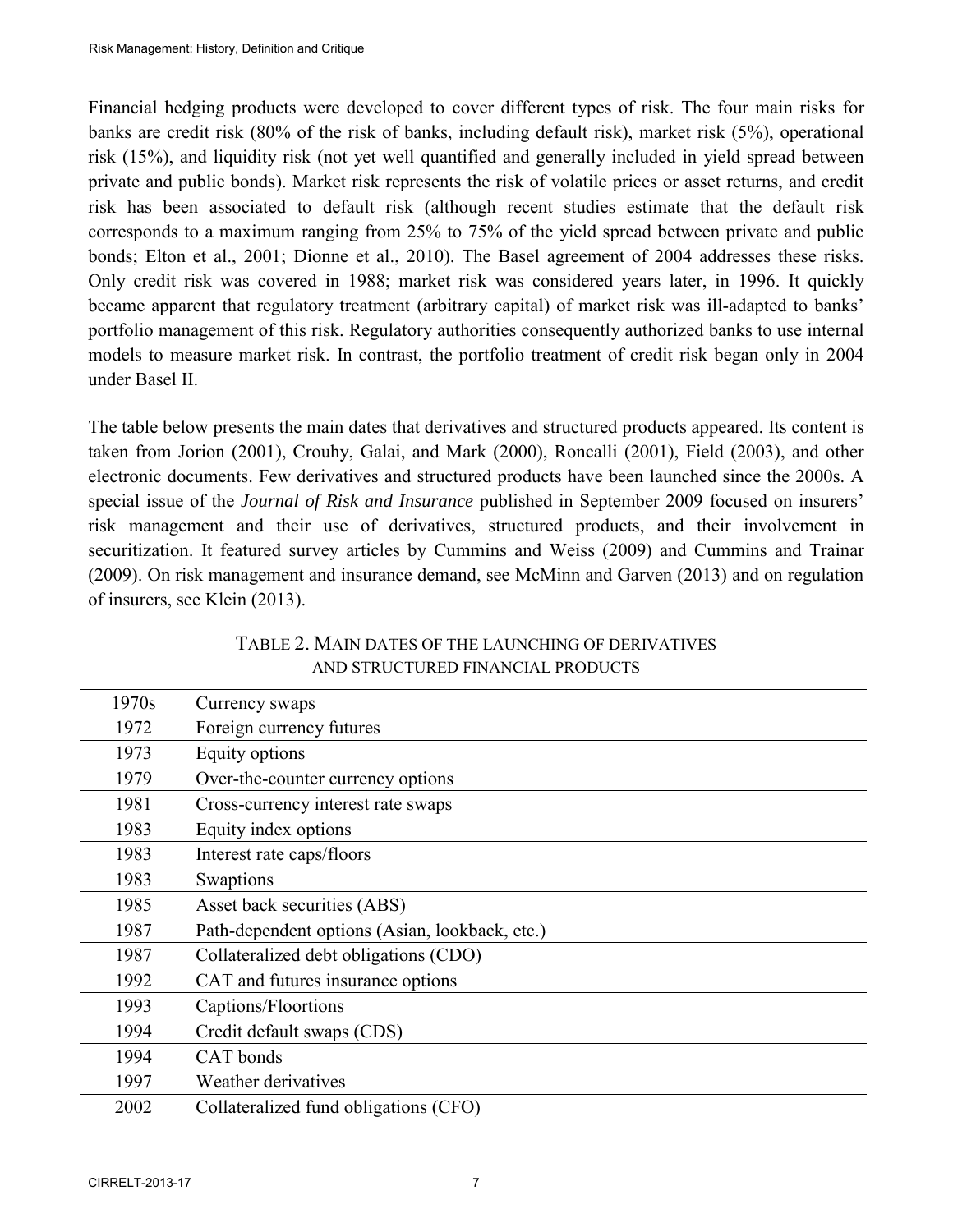# **3. Current definition of risk management**

The goal of risk management is to create a reference framework that will allow companies to handle risk and uncertainty. Risks are present in nearly all of firms' financial and economic activities. The risk identification, assessment, and management process is part of companies' strategic development; it must be designed and planned at the highest level, namely the board of directors. An integrated risk management approach must evaluate, control, and monitor all risks and their dependences to which the company is exposed. In general, a pure risk is a combination of the probability or frequency of an event and its consequences, which is usually negative. It can be measured by the volatility of results but higher moments of the distribution are often necessary. Uncertainty is less precise because the probability of an uncertain event is often unknown, as is its consequence. In this case, we would refer to precautionary rather than preventive activities to protect against uncertainty. Lastly, financial risk consists in undertaking opportunistic activities related to future risks that may generate positive or negative results.

In this article, risk management is defined as a set of financial or operational activities that maximize the value of a company or a portfolio by reducing the costs associated with cash flow volatility. The main risk management activities are diversification and risk hedging using various instruments, including derivatives and structured products, market insurance, self-insurance, and self-protection. The main costs firms seek to minimize are costs of financial distress, risk premium to partners (*stakeholders*), expected income taxes, and investment financing. Managers' behavior toward risk (risk appetite and risk aversion) and corporate governance also affect the choice of risk management activities.

There are five main risks:

- **P** pure risk (insurable or not, and not necessarily exogenous in the presence of moral hazard);
- market risk (variation in prices of commodities, exchange rates, asset returns);
- default risk (probability of default, recovery rate, exposure at default);
- operational risk (employee errors, fraud, IT system breakdown);
- liquidity risk: risk of not possessing sufficient funds to meet short-term financial obligations without affecting prices. May degenerate into default risk.

# **4. REGULATION OF RISK MANAGEMENT**

#### **4.1 Justification for regulation of financial institutions**

Banks and insurers have been regulated for several years. Specifically, the risk of default and possible bankruptcy of financial institutions is of interest here. This risk affects shareholders and creditors of banks and insurance companies, but this is not sufficient to justify regulation of financial institutions because these agents are paid for the risks they take and have access to monitoring instruments that give them sufficient information to protect themselves. In addition, they can diversify their private portfolios at a lower cost than that incurred by the financial institutions whose shares they hold.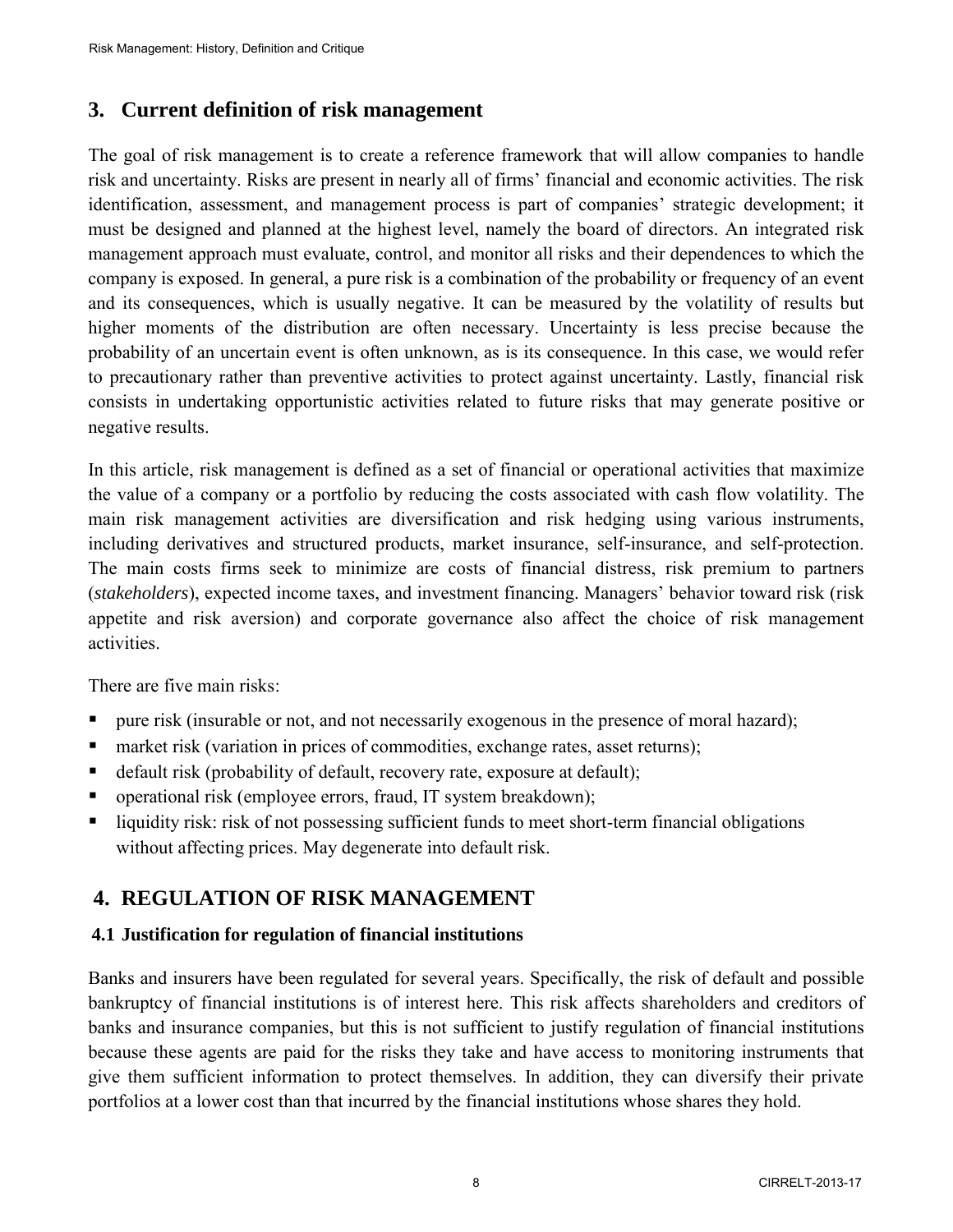In contrast, holders of deposits and insurance policies do not necessarily have access to a range of instruments to monitor the suppliers of these products. At the very least, for these parties the costs of using such instruments are higher than those of shareholders and creditors, who have direct access to some information. An inexpensive way to monitor one's bank or insurer is to buy its stock. Investors can then receive quarterly and annual reports and can attend shareholders' meetings. However, this information may not be enough to ensure a sound investment.

The most important thing to consider is the fact that small investors have fewer diversification opportunities than shareholders, creditors, and managers of financial institutions. It is important to remember that bank deposits and insurance policies are traditionally considered as risk-free securities. To protect them, several countries have introduced deposit insurance or insurance guarantee funds, but this protection may generate moral hazard and induce risk-taking behaviors that are not necessarily in the interest of holders of deposits and insurance policies and of the financial system overall, in which banks and insurers play an important role.

In other words, deposit insurance and guarantee funds can encourage financial institutions to take more risks once they have paid their coverage premium (at a fixed rate). In New Zealand, deposit insurance was eliminated to discipline the banks, but investors are no longer protected. The Canada Deposit Insurance Corporation (CDIC), a Crown corporation created in 1967, is responsible for this insurance in the banking system. The default risk is real. Since 1967, more than 43 banks have gone bankrupt in Canada. The rest of this chapter will focus on the banking market, but the same logic applies to the insurance market.

In general, when we discuss problems of risk hedging, there is always a tradeoff between prevention and the level of risk protection of the insured in the presence of moral hazard. For example, it is often observed that holders of automobile theft or accident insurance policies have fewer incentives to reduce the risks of accident than uninsured drivers. Nonetheless, when moral hazard is well-controlled by incentive mechanisms, insurance has been shown to give consumers more welfare than no insurance, because several risks are not truly diversifiable on financial markets.

Contrary to insurer-insured insurance contracts, holders of protected deposits and agents who make decisions on banks' risk are not the same people. Deposit holders (who may be victimized by bank managers' risk-taking) do not have an incentive to self-protect from bank bankruptcy because technically their actions cannot affect the probability of banks' going bankrupt (Dionne, 2004).

The only prevention activity available to them is diversification of deposits between banks, but this form of diversification is not really encouraged by banks and is consequently very costly. At any rate, deposit insurance does not encourage clients to diversify their deposits because it covers up to \$100,000 in deposits in Canada. Bank executives do not have strong incentives to limit risk because they know that their customers are protected. They can therefore take huge risks and keep their capital at the lowest level to increase the bank's profitability. They thus generate negative externalities in the financial system, which justifies bank regulation. Evidently, banks play an important role in the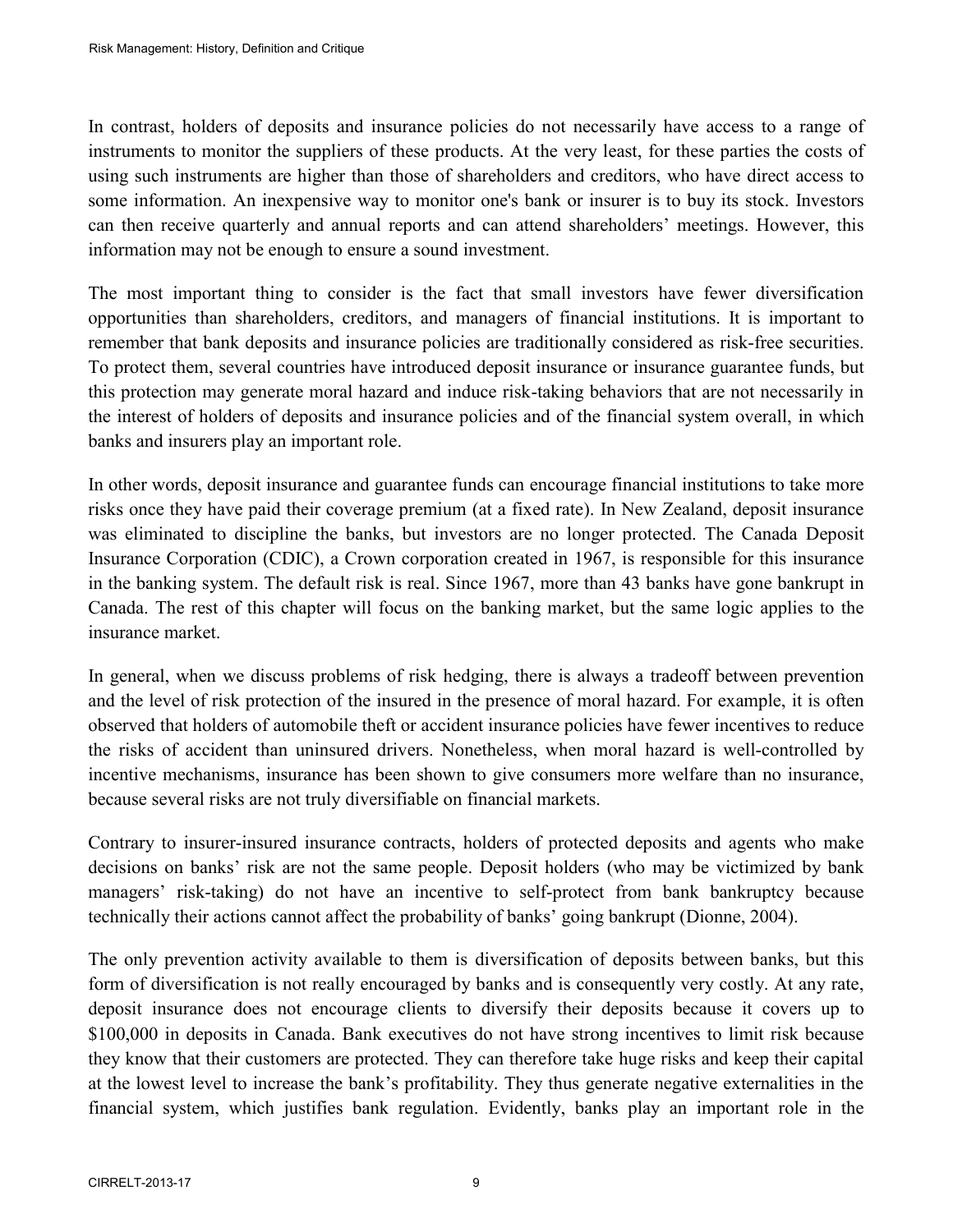functioning of the financial system. This macro-economic dimension gained importance with the last financial crisis. The bankruptcy of a large bank can generate considerable losses for the entire financial system by triggering other bankruptcies. This process is known as systemic risk.

Extern systemic risk is the risk (generally of default and even bankruptcy) of a financial institution that has cascading effects on the financial system and even the economy. If a large bank failed, its financial obligations to other financial institutions could create sizable losses, hence the common expression: "*Too Big to Fail!*" Below we describe the evolution of international bank regulation.

## **4.2 Basel Accord**

The evolution of international bank regulation (Basel) is shown in Figure 1.

## *4.2.1 Basel I in 1988*

The group of the 10 most industrialized countries (G10) signed an accord in 1988 to regulate banks (it took effect in 1992). Today, many more countries have signed this agreement. Member countries can impose stronger regulations on their bank, but they must abide by the minimum principles of the agreement. The agreement obliges banks in member countries to hold a minimum amount of required capital to hedge against various risks.

The first accord was limited to credit risk. Each bank was required to set aside a capital reserve of 8% (Cooke ratio) of the value of securities representing the credit risk in its portfolio. This ratio serves to create a solvency reserve for the bank. The weight of financial securities held depends on the risk. The weights used to calculate the average ratio were fairly arbitrary at the start of the regulation. They were modified in 2006 for banks that still use the traditional approach to calculate capital related to credit risk. They are now based on external risk ratings issued by independent rating agencies.

The definition of capital to create reserves encompasses more than bank equity; in 1988, two forms were considered:

- Tier 1, or *core capital,* consisting of common stock, holdings in subsidiaries, and some reserves disclosed to the regulatory body;
- Tier 2, or *supplementary capital,* made up of hybrid capital instruments (shares and very long-term debentures), subordinated debt with terms to maturity greater than five years, other securities, and other reserves.

50% of the capital must be covered by Tier 1, and the sum must represent at least 8% of the weighted risky assets held by the bank. In addition to the reserves required, the accord imposed restrictions on excessive risk-taking behavior:

- No holding shall exceed 25% of a company's capital;
- Total high risks shall not exceed eight times the required capital, although the Cooke ratio permits up to 12.5 times.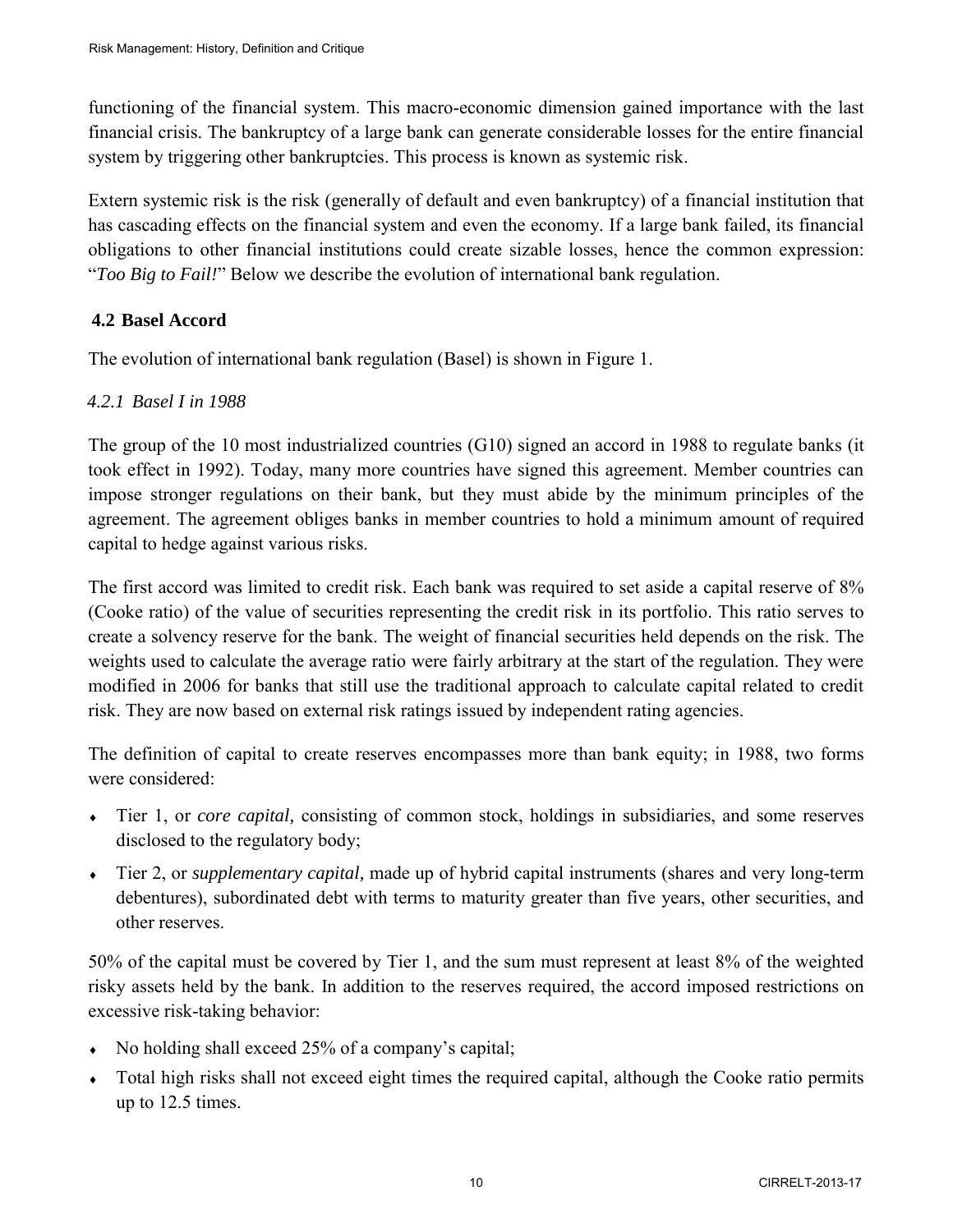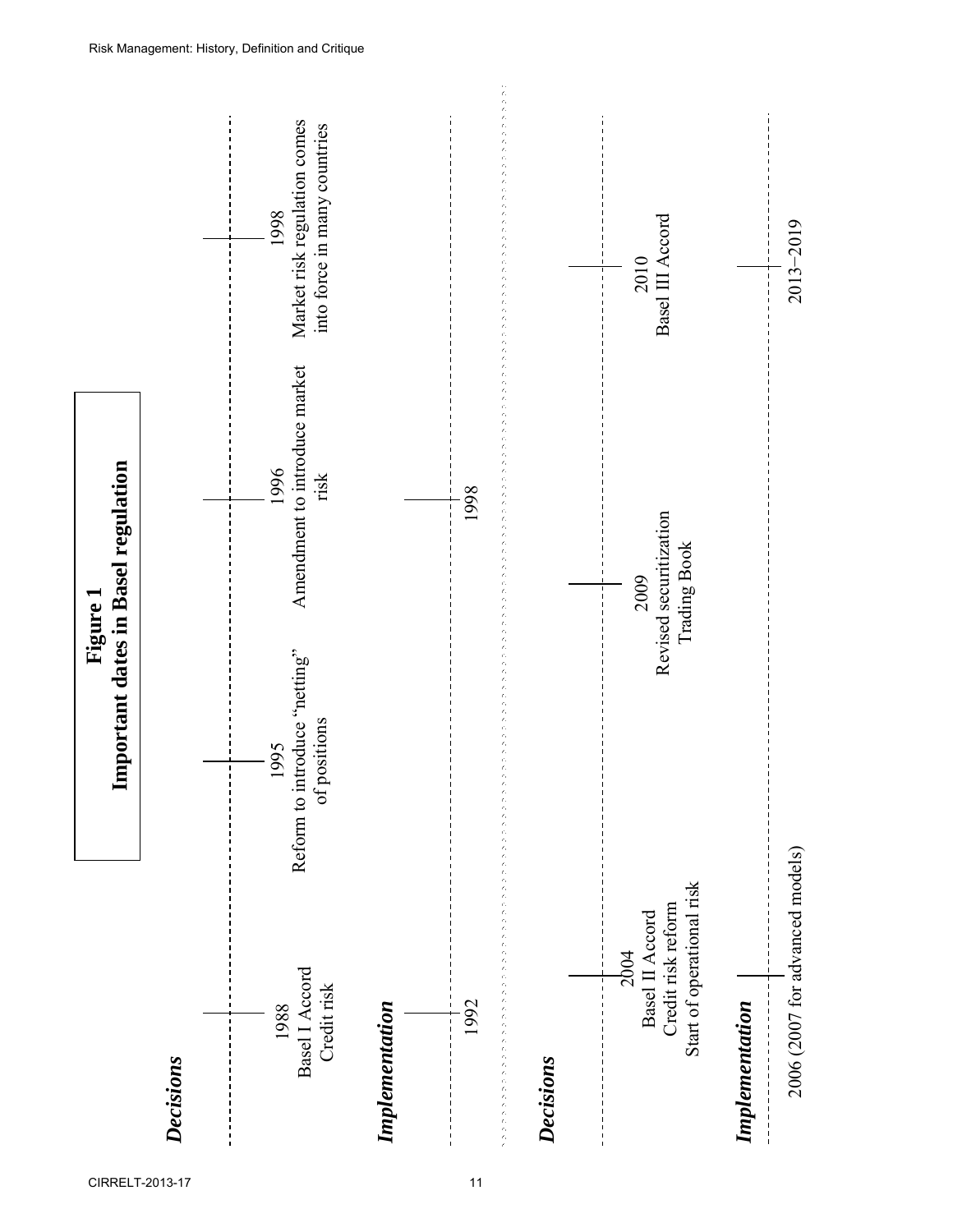The initial Basel I Accord was heavily criticized because it did not consider market risk. It also took a very conservative stance on credit risk because it overlooked the possibilities of risk diversification and "*netting*" of positions; that is, matching between maturities of long and short positions. In 1995, *netting* of risky positions (for credit risk) was permitted, including those associated with derivatives. In 1996, the first reform of Basel I was proposed to take market risk into account, and the use of internal market risk models was permitted.

The internal model assumes that the bank calculates VaR for asset return risk, interest rate risk, exchange risk, and commodity price risk. Total VaR is the sum of the four VaR. This approach is also very conservative because it does not permit diversification between blocks of risks. In Canada, the new form of regulation of market risk took effect in January 1998. It is monitored by the Superintendent of Financial Institutions in Ottawa.

The rules for the use of VaR for market risk are:

- the VaR horizon is ten market days or two weeks;
- $\cdot$  the degree of confidence is 99%;
- $\bullet$  the use of historical data goes back one year, with updates of model parameters every three months;
- correlations between all forms of risk can be used;
- capital required for market risk is determined by the higher of the VaR of the previous day or of k VaR, where VaR is the average of the last 60 market days. The k-factor is equal to three in Canada. This factor may increase if the losses observed very often exceed those predicted by the VaR;
- because more capital is required since the introduction of market risk, banks may use Tier 3 capital to form reserves, which basically corresponds to subordinated short-term debt. Capital used in Tiers 2 and 3 for market risk must not exceed 250% of Tier 1 capital used for market risk.

## *4.2.2 Basel II in 2004*

A major reform related to operational and credit risk took place in 2004 (Basel II) and came into force in 2006 (BIS, 2005), but many countries have not advanced far in its application because they were distracted by the financial crisis of 2007.

The capital ratio remains at 8% of risky assets (weighted). The main purpose of the reform is to make capital calculation more risk-sensitive. Basel II added capital formulas for credit risk with the internal method (like the CreditMetrics model) to take into account diversification of asset portfolios subject to credit risk. In addition, capital calculation rules (standard and advanced) were introduced for operational risk.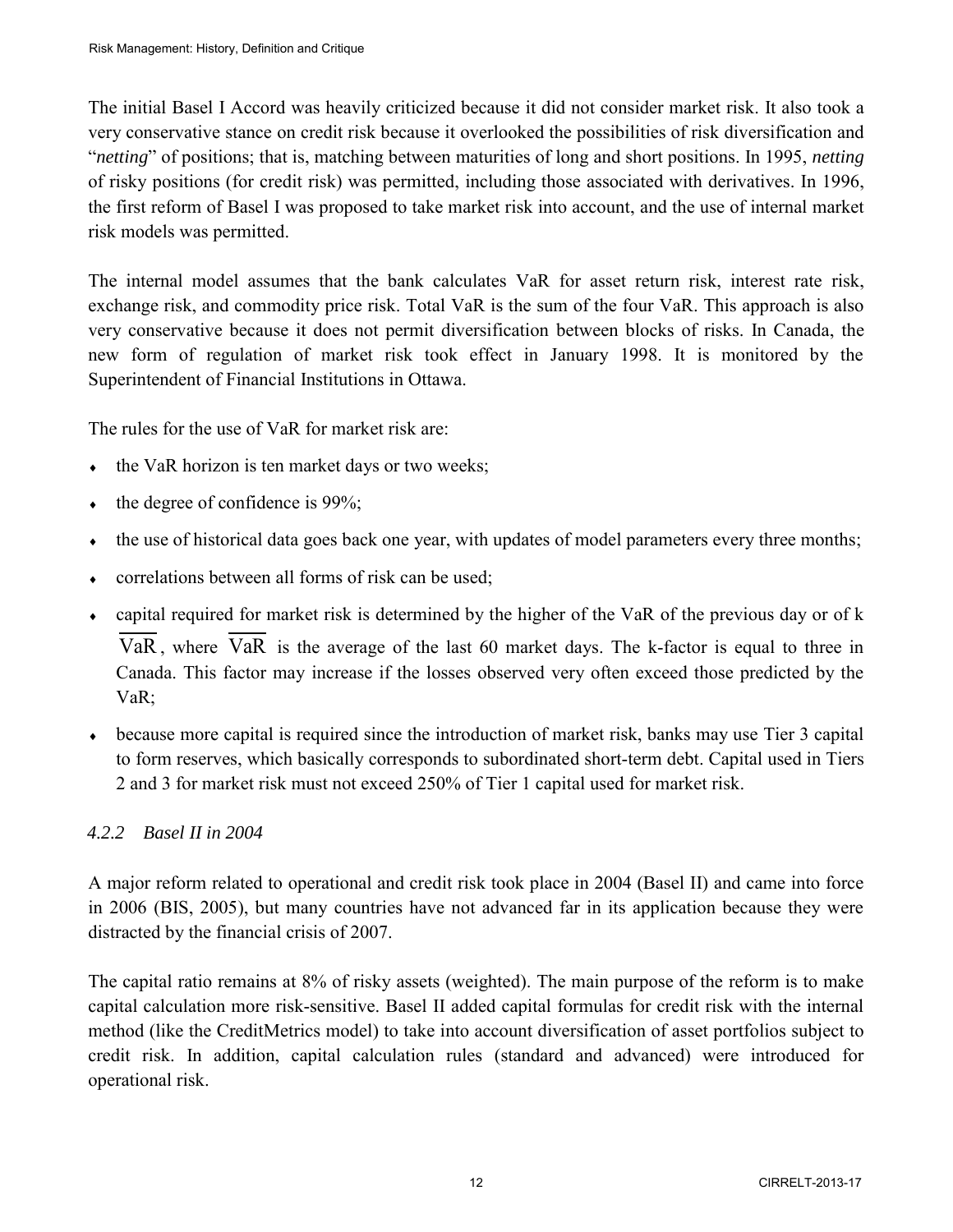Credit risk is estimated to comprise 80% total risk, 15% operational risk, and 5% market risk. Regarding credit risk, banks may use internal ratings, which are more flexible than those of rating agencies because they can be modified according to economic cycles.

Three pillars support the 2004 regulation:

- 1) Calculation of capital: based more on finance models than on accounting rules.
- 2) Supervision (implementation): more validation of statistical methods and data. More tests of the bank validity of equity, particularly in a crisis situation.
- 3) Market discipline: banks must disclose more financial information to the market. This increases the transparency of banks' risk.

For credit risk, there are now two capital calculation methods:

- Standard approach of 1988 modified for the use of risk ratings.
- Internal approach that may involve the use of the IRB (*Internal Ratings Based*) approach and incorporate the credit VaR in portfolio risk.

The capital formula under the IRB approach involves a detailed calculation of the probability of default (PD), the Loss Given Default (LGD), and the risk exposure at the time of default (EAD). The new method differentiates unanticipated losses from anticipated losses, and the cost of capital is based on unanticipated losses. It specifies separate treatment for different types of debt: government, corporate, bank, individual, and equity. It also considers banks' securitization activities by differentiating traditional securitization (creating asset tranches with different credit risks) and synthetic securitization (credit risk transferred using derivatives).

Lastly, banks that securitize can reduce their required capital under certain conditions, including transfer of the credit risk to third parties. They cannot keep direct or indirect control over positions transferred if they want to eliminate or reduce the capital required.

## *4.2.3 Basel III in 2010*

Basel III adds new adequate capital rules to protect banks and improve control of liquidity risk. The accord requires even more risk management for banks and increases bank supervision. CROs (Chief Risk Officers) of banks must also be more independent from the CEOs (BIS, 2012). The accord also requires more transparency and more capital in the reserves (long term):

- Total Tier 1 minimum capital: equity portion increases from 2% to 4.5% and the total for Tier 1 rises from 4% to 6% in 2019;
- Minimum total capital remains at 8% in 2013, but an additional safety measure (conservation buffer) has been added: 10.5% in 2019 (to protect banks from recessions or financial crises).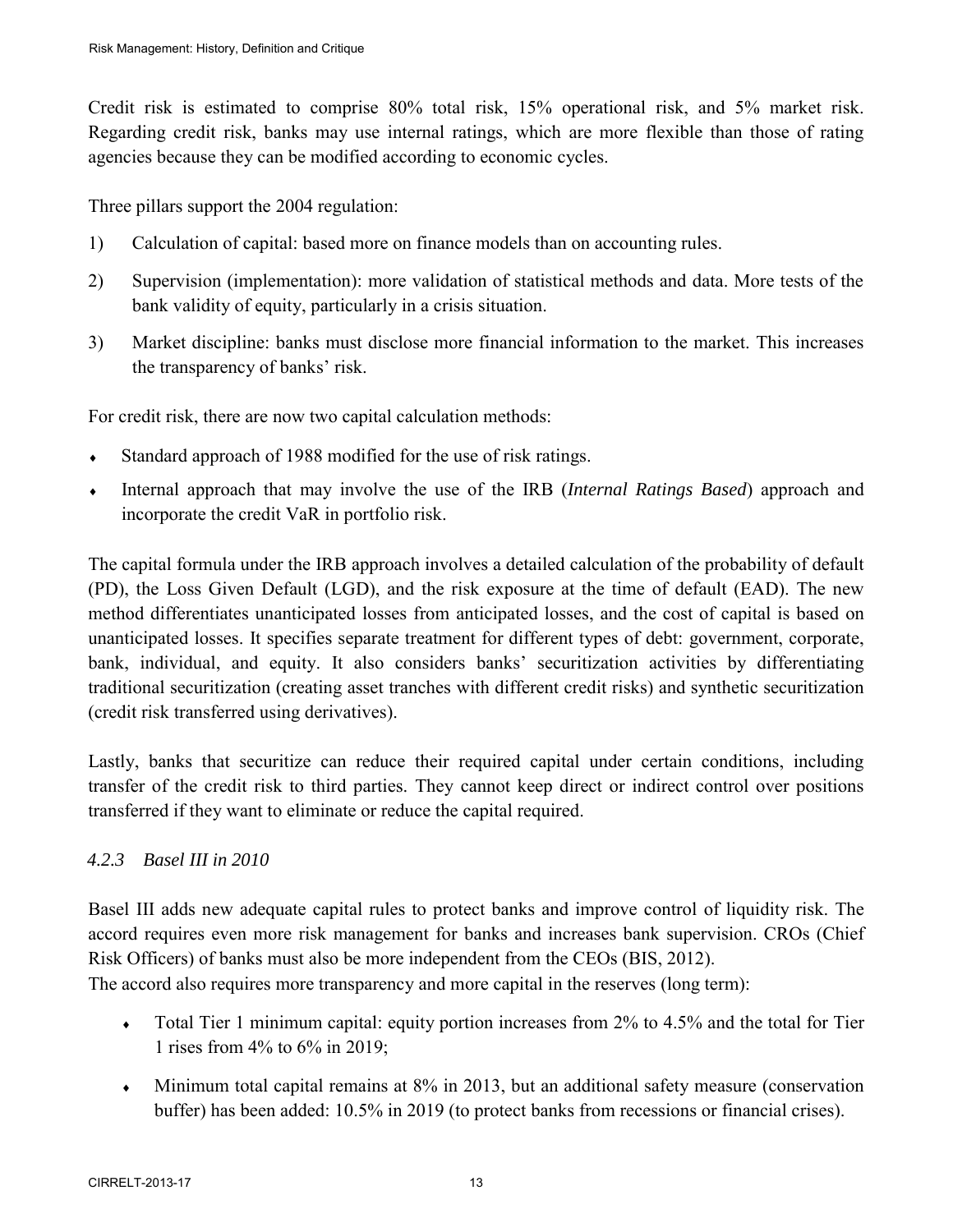Table 3 summarizes the changes to regulatory capital.

|                     | Equity | Total Tier 1 | <b>Total Capital</b> |
|---------------------|--------|--------------|----------------------|
| Minimum             | 4.5    | 6.0          |                      |
| Conservation buffer |        | 2.5          |                      |
| Minimum plus buffer | 7.0    | 8.5          | 10.5                 |

TABLE 3. BASEL III REGULATORY CAPITAL, 2019

The Tier 3 risk capital market was eliminated, and a Liquidity Coverage ratio was introduced, along with a new control standard for banks' debt ratio. The new regulation will reduce procyclicality by considering systemic risk. There will be more control over securitization, and fewer OTC transactions will be permitted. Lastly, more capital will be required for market risk.

The main anticipated effects of the new regulation, which should be applied in 2013, are:

- More substitutions for assets with lower returns but more liquid.
- More capital per share issue, fewer dividends, and perhaps lower executive compensation.
- Lower debt ratios that should reduce banks' risk level and associated costs, including deposit insurance.
- New liquidity standards, which should increase the development of new liquidity risk management and control policies.
- New *stress test* requirements according to economic cycles, which should improve capital management such that banks can better absorb potential losses during recessions or crises.
- More macroeconomic approach to bank regulation.

These measures should reinforce banks' capital, boost their solvency in crisis situations, and allow financing of the economy during recessions.

# **5. FINANCIAL CRISIS OF 2007 AND STRUCTURED FINANCE<sup>2</sup>**

Structured finance includes all advanced financial arrangements that serve to refinance and effectively hedge against credit risk in all economic activities. It changed the role of banks and insurers and the functioning of financial and money markets. In several countries, structured finance is now a very

 $\overline{a}$ 

 $2$ <sup>2</sup> This section is taken from Dionne (2009).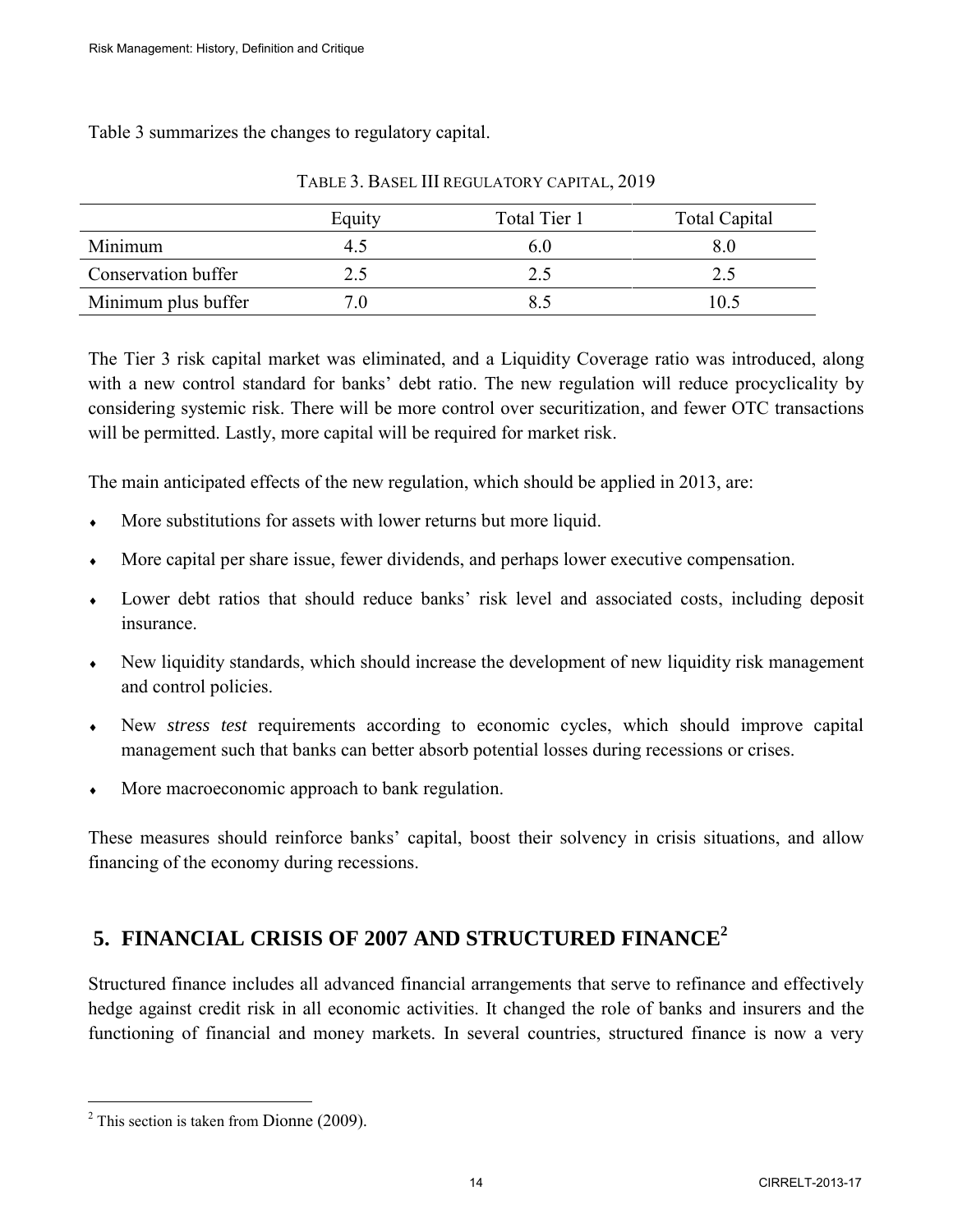important economic activity that has completely transformed the link between borrowers, lenders, and investors.

During the last financial crisis, some banks declared bankruptcy, and government and central banks had to rescue many other financial institutions. These *bailouts* protected financial markets over the short term, but did not solve the fundamental problems behind the crisis.

Structured finance is often cited as the cause of the last financial crisis. However, this cause-and-effect relation is not evident. Most likely, the crisis that shook the world is due to poor risk management, namely agency problems in the securitization of mortgage debt, poor rating and structured product pricing criteria, conflicts of interest among rating agencies, lack of market transparency, the quest for high returns by top executives of financial institutions, and the inability of central banks and regulatory agencies to fully grasp all the implications of the new financial environment.

We can isolate four major risk management problems linked to the structured finance market during this period (Dionne, 2009):

#### *1. Lack of incentive contracts in the presence of information asymmetry*

Banks and real estate mortgage brokers had little incentive to be vigilant and monitor real estate borrowers' risk because a large portion of their loans were securitized without an optimal contractual clause in the presence of moral hazard. They were thus able to transfer all their default risk (and hence losses) to financial markets. As a result, these front-line institutions were less inclined to be vigilant about their customers' default risk. Adverse selection was also present: BBB financial products (minimum rating to access CDOs) were sold to trust companies, whereas some were actually BB products with supplemental guarantees provided by insurers via CDS.

#### *2. Poor valuation of structured products by rating agencies*

As stakeholders in securitization, intermediaries buy long-term assets such as mortgage loans and finance them with asset-backed securities such as ABCPs and CDOs. Obtaining a high rating from rating agencies is essential to profitability. When the financial crisis began in 2007, ABCPs were downgraded and intermediaries could no longer roll over their commercial paper. They were consequently obliged to request funding from their sponsors or lose money. This led to the decline of several banks and a liquidity crisis in several markets such as commercial paper in Canada, contaminated by American products. In the same period, CDOs generated profits by repackaging pools of risky loans and selling them in the form of bond tranches. The profits associated with this structuring activity are larger when the products have a higher credit rating. However, it was difficult for rating agencies to value these increasingly complex assets, because they lacked suitable models or data. They therefore rated these tranches as they would for regular bonds, without considering the real correlations between the tranches of the structured products. It was also very difficult for buyers of these tranches to monitor and replicate the ratings of these structured products, because they too lacked adequate data or models.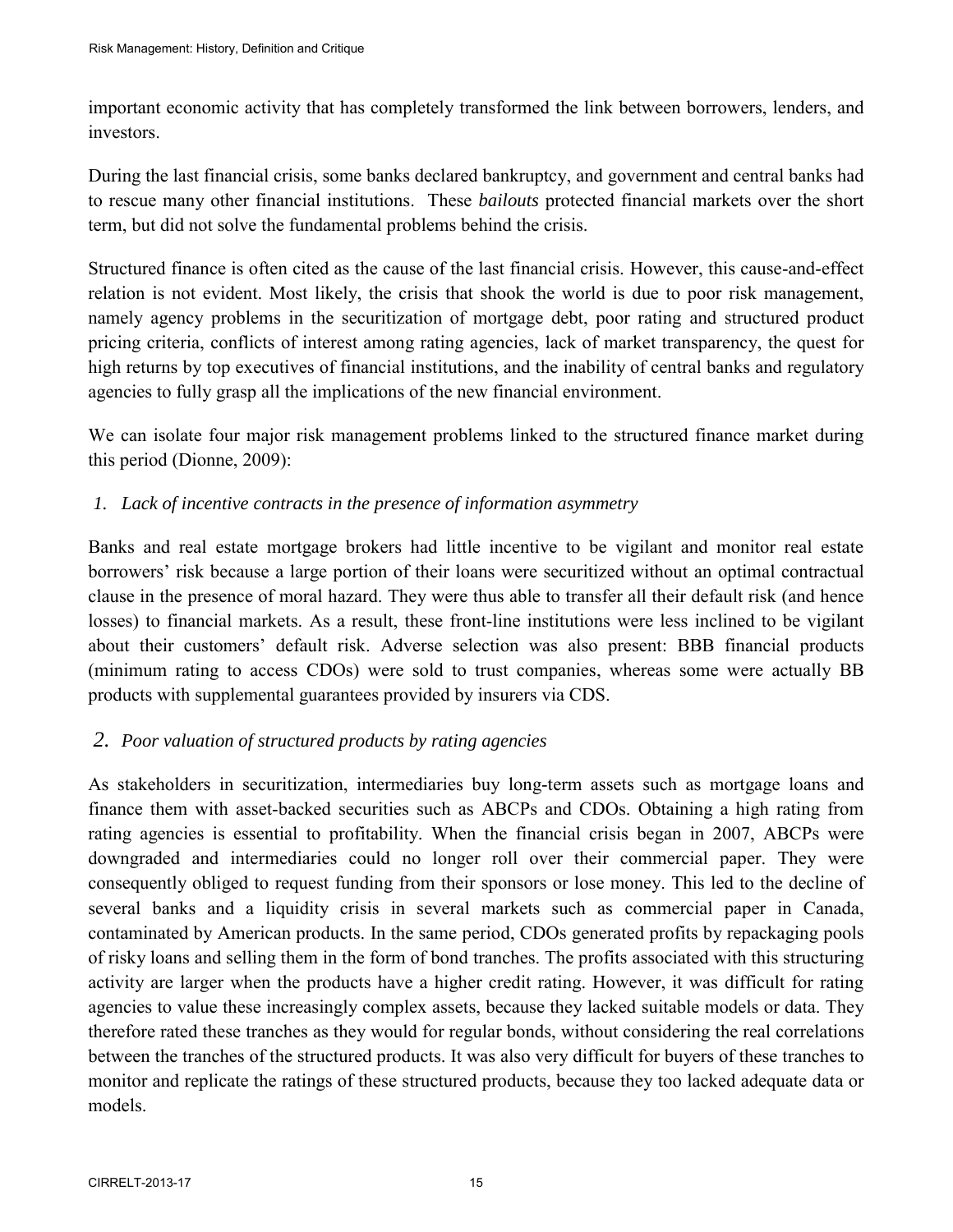#### *3. Poor pricing of complex financial products*

Another cause of the 2007 crisis is the price of structured financial instruments, which is often too low and does not reflect their true risk exposure. These products contained systemic risks not considered in pricing. Systemic risk appears when events in one market affect other markets. For example, when difficulties occurred with an ABCP, several money market managers transferred their orders to the Treasury Bill market, thus raising prices and lowering returns. These externalities were amplified by a lack of market transparency. In the case of ABCP in Canada, many investors did not know, in 2007, whether these products were contaminated by US or other *subprime* products, but rumors abounded. We now know that only a few trust companies, which signed the Montréal Accord, held contaminated products, representing 6% of the risk exposure. The rumors of the presence of subprime products made the markets illiquid, forcing several investors such as pension funds and hedge funds to sell good assets at a discount, thus reducing their value.

#### *4. Poor regulation of structured finance*

It is important to note that current risk regulation is limited to banks. Pension funds and hedge funds are not regulated in most countries. The Basel II regulation is to blame here, because it significantly reduced the capital required for AAA assets, including the bonds of European countries. Banks were therefore attracted to these bonds and the new AAA structured products, while the sellers were motivated to obtain the AAA rating for these products. This phenomenon increased the pressure on rating agencies. The AAA ratings of these products also significantly affected the purchasing behavior of pension funds, insurance companies, and mutual funds. Although Treasury Bills offered lower rates, they did not truly represent the lowest risks to investors, who based their decisions solely on the only AAA ratings issued by rating agencies.

Several lessons must be learned to improve risk management. The first is to always apply the basic risk management rules regardless of the economic context. Many investors lost large sums during the financial crisis for the following reasons:

- Executives' risk appetite is often not defined;
- Integrated risk management is not well-established in many companies;
- Independent risk management policies are not supported by top management.

Before the financial crisis, underestimation of default and liquidity risk of new structured financial products signaled poor risk management. Several products were introduced in the years preceding the crisis, and many investors adopted them without clearly understanding the risk because they lacked appropriate instruments to evaluate it. They therefore purchased these complex financial products as if they were standard products, without performing backtesting and stress testing on the real risks that these products represented. The risk management test function became obsolete for the top management of many funds and companies, which effectively delegated their credit risk analysis to rating agencies. These agencies evidently exhibited dubious knowledge, ethics, and independence.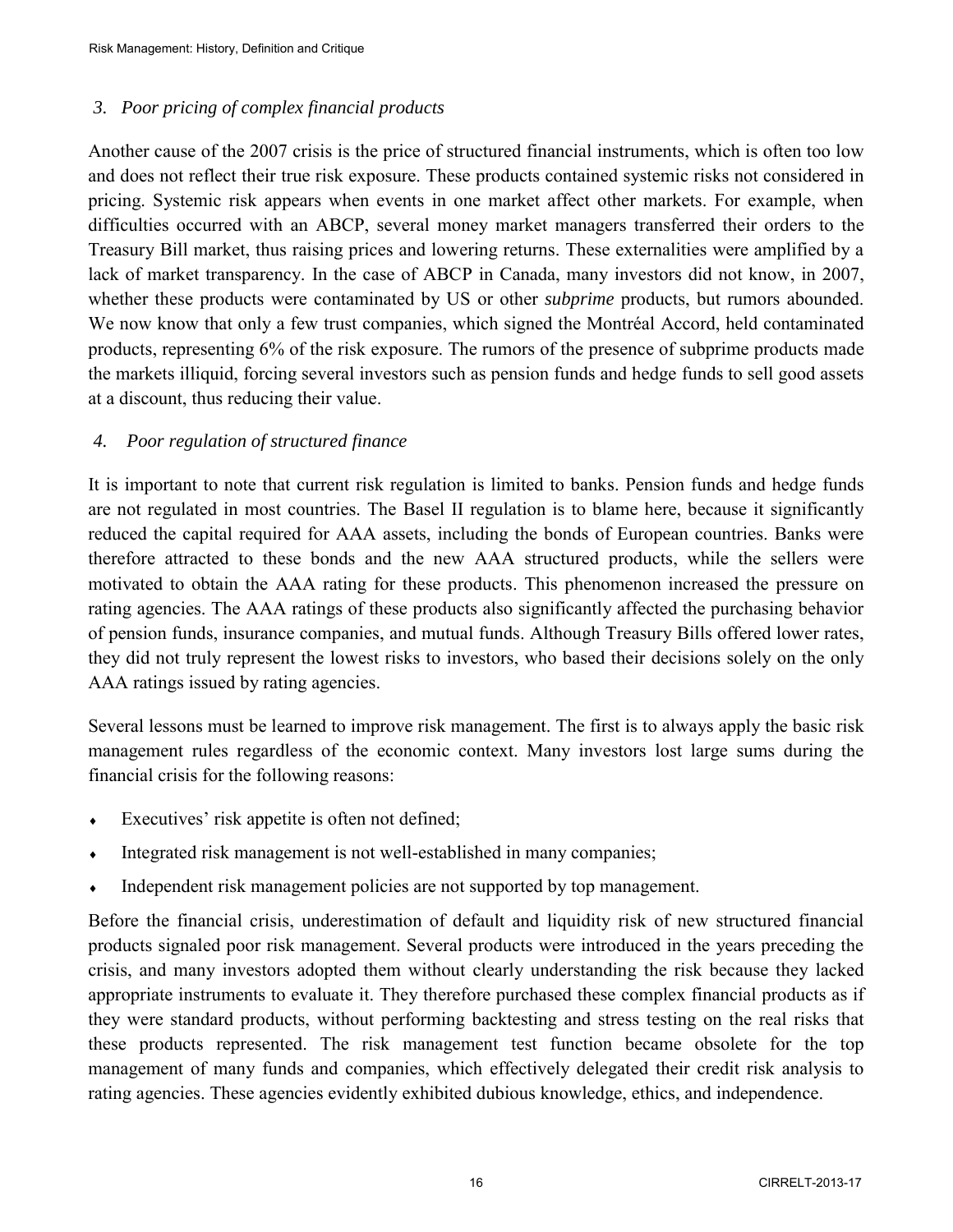Issuers of structured products need to be more responsible. They must retain a large fraction of the baskets of loans they issue, possibly the entire equity tranche and a fraction of the more senior tranches in the presence of risk correlation between tranches. This should heighten the incentive to apply better risk management in loan issuance and obtain better portfolios of loans to securitize.

Greater transparency is required in the tranching of structured products. Market participants and researchers should be able to replicate their composition, and public databases containing this information should be offered. The growing complexity of structured financial products poses major challenges related to effective management and dissemination of information. More transparency is therefore indispensable in the credit market, particularly when loans are securitized.

The rating of these products also requires more transparency. Any good researcher or investor can validate standard bond ratings because the data are available and the rating methods can be replicated. This should also be true for structured products; greater transparency in the pricing of these products is necessary.

Institutional changes in several countries are needed to reinforce independence or reduce vulnerability to externalities of international markets. Institutions must understand the technology available. Common data collection and affordable communication methods between financial institutions should produce effective tools to verify and replicate the analyses of agencies' ratings and the packaging of trust companies' structured products. These data should be available to all groups of investors, similar to market data. The ABCP market in Canada would not have collapsed in 2007 if the market had been more transparent, because we now know that only 6% of its volume was contaminated by American *subprime* products.

Firms' top management and board of directors must base their investment decisions primarily on risk management. They must use detailed information on integrated risk management at their company and weigh these risks against those of new investments. The board of directors of financial institutions should be made up of individuals who understand the risks of derivatives and structured products. The risk management committee must actively monitor the firm's risks. Top executives' risk appetite must be defined, known, and monitored by the board.

The *Chief Risk Officer* (CRO) is a senior vice-president of risk management or the equivalent. The CRO must have decision-making powers rather than passively monitor risk measurement and analysis. This officer must report to the CEO and periodically meet with the board of directors. Some specialists even suggest that the CRO should have veto rights over transactions considered too risky. The CRO's office must be independent from all of the company's business units. All important transactions must be analyzed rigorously ex ante using appropriate data models designed for product rating, pricing, and testing. This implies increased investment in risk management for many investors and for pension and hedge funds, along with greater transparency and appropriate risk disclosure.

These recommendations may seem difficult to apply for money market investors, who must manage numerous assets with 30-day terms to maturity. Appropriate risk management is even more crucial for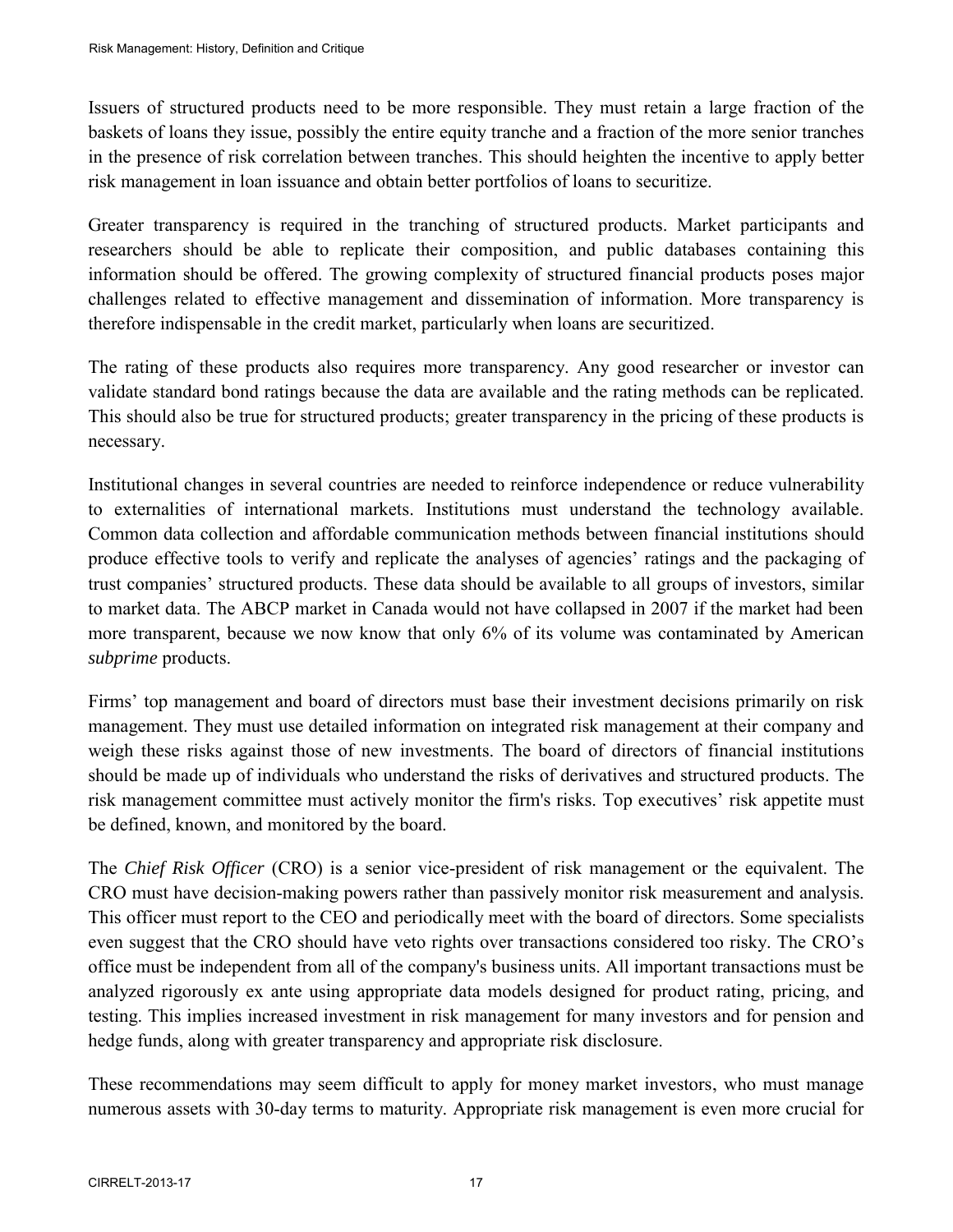these investors. If necessary, new forms of risk analysis must be developed in cooperation with independent and transparent agencies that are free of real or perceived conflict of interest.

To summarize, more diligent risk management is necessary.

## **6. CONCLUSION**

The purpose of this paper was to present a historical review of risk management. In addition to outlining the important dates, we discussed the objectives of risk management and criticized its application in the years preceding the latest financial crisis. The first conclusion is that risk management must encompass more than simply minimizing the company's risk exposure.

The objective of risk management is to maximize firm value via the reduction of costs associated with different risks. The main costs that companies incur are financial distress, income taxes, financing of future investment projects, and premiums payable to *stakeholders*.

Risk management can also improve the firm's capital structure, which suggests that companies in good financial health should use their information advantage to establish strategies to hedge future prices. Companies also need *integrated risk management,* which would let them profit from different forms of natural coverage within the company.

Companies can use internal activities and market activities to protect themselves from risks. The most widespread internal activities are prevention of financial risks and accidents (self-protection) and reduction of the financial consequences of an accident (risk retention, self-insurance, liquidity reserves). Market insurance is a form of protection for losses related to pure risks that cannot be covered by the company. Derivatives are additional instruments that protect companies from unanticipated financial losses.

Risk management is part of corporate governance. Its main orientations must be defined by the board of directors and must be monitored by independent, competent directors in the audit committee or the risk management committee for companies highly exposed to various risks, such as financial institutions.

Nonetheless, financial institutions face a particular problem. Their risk positions, which are intended to increase their returns, expose their customers (holders of deposits and insurance contracts) to major losses. This justifies the actual regulation of the risks of banks and insurance companies. Recent history shows that international regulation of large financial institutions has failed in several respects: unfortunately, it is the taxpayers who have had to shoulder the cost of the indiscipline of executives of large financial institutions. Regulation can also create perverse unanticipated effects on financial institutions.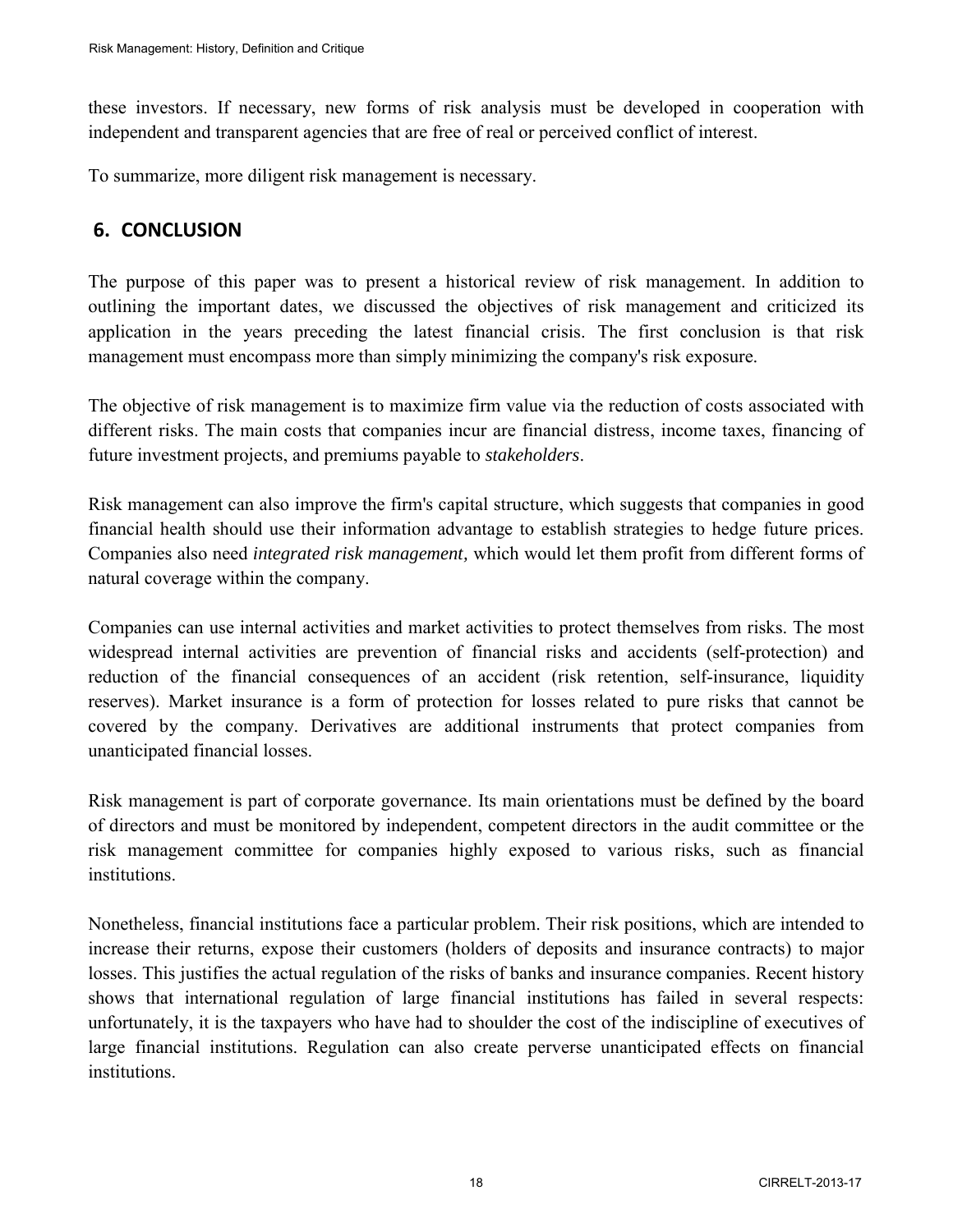In conclusion, effective regulation of financial institutions apparently remains elusive despite the immense progress seen in the last 25 years.

## **References**

Bank for International Settlements (BIS) (2005). International Convergence of Capital Measurement and Capital Standards – A Revised Framework, Basel Committee on Banking Supervision.

Bank for International Settlements (BIS) (2012). Progress Report on Basel III Implementation, Basel Committee on Banking Supervision.

Blanchard, D., Dionne, G. (2003). La gouvernance d'entreprise: entretien, *Risques* 56, 92-95.

Blanchard, D., Dionne, G. (2004). The Case for Independent Risk Management Committees, *Risk* 17, 5, S19-S21.

Courbage, C., Rey-Fournier, B., Treich, N. (2013). Prevention and Precaution, in *Handbook of Insurance*, G. Dionne (Ed.), second edition, Springer, New York, forthcoming.

Crockford, G.N. (1982). The Bibliography and History of Risk Management: Some Preliminary Observations, *The Geneva Papers on Risk and Insurance* 7, 169-179.

Crouhy, M., Mark, R., Galai D. (2000). Risk Management, New York, McGraw Hill, 752 pages.

Cummins, J.D., Freifelder, L.R. (1978). A Comparative Analysis of Alternative Maximum Probable Yearly Aggregate Loss Estimators, *Journal of Risk and Insurance* 45 (1), 27-52.

Cummins, J.D., Trainar, P. (2009). Securitization, Insurance, and Reinsurance, *The Journal of Risk and Insurance* 76 (3), 463-492.

Cummins, J.D., Weiss, M.A. (2009). Convergence of Insurance and Financial Markets: Hybrid and Securitized Risk-Transfer Solutions, *The Journal of Risk and Insurance* 76 (3), 493-545.

Dionne G. (2009). [Structured Finance, Risk Management, and the Recent Financial Crisis,](http://ssrn.com/abstract=1488767) http://papers.ssrn.com/sol3/papers.cfm?abstract\_id=1488767.

Dionne, G. (2004). The Foundations of Risk Regulation for Banks: A Review of the Literature, in *The Evolving Financial System and Public Policy*, Proceedings of a conference held by the Bank of Canada, 177-215.

Dionne, G., Eeckhoudt, L. (1985). Self-Insurance, Self-Protection and Increased Risk Aversion, *Economics Letters*, 39-42.

Dionne, G., Hammami, K., Gauthier, G., Maurice, M., Simonato, J.G. (2010). Default Risk in Corporate Yield Spreads, *Financial Management* 39 (2), 707-731.

Ehrlich, J., Becker, G. (1972). Market Insurance, Self-Insurance and Self-Protection, *Journal of Political Economy* 80, 623-648.

Elton, E., Gruber, M., Agrawal, D., Mann, C. (2001). Explaining the Rate Spread on Corporate Bonds, *Journal of Finance* 56, 247-277.